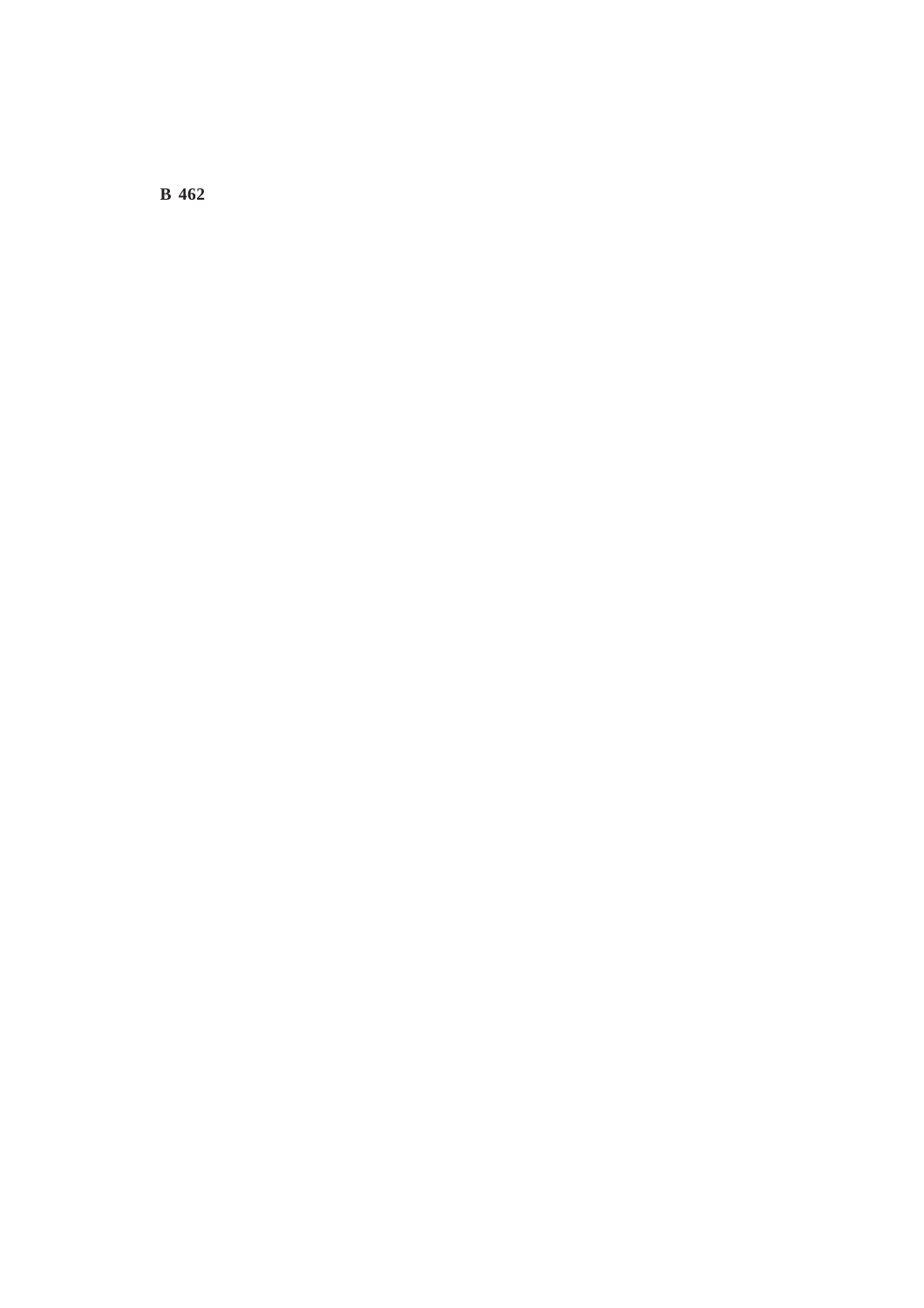# **FACTORIES ACT CAP. F1. LAWS OF THE FEDERATION OF NIGERIA, 2004**

BOILER AND PRESSURE VESSEL REGULATIONS, 2018



ARRANGEMENT OF REGULATIONS

*Regulation* :

### PART I—PRELIMINARIES

- 1. Objectives.
- 2. Interpretation.
- 3. Application.
- 4. Adopted Codes and Standards.
- 5. Requirements for Compliance.
- 6. Requirements for Compliance for Boilers.
- 7. Registration of Boilers and Pressure Vessels.
- 8. Requirements for Registration of Boilers and Pressure Vessels.
- 9. Registration of Organisations.
- 10. Operation of Boiler and Pressure Vessel.
- 11. Inspections.
- 12. Periodic Inspections.
- 13. Report on Inspection.
- 14. Alterations.
- 15. Obligation to Report.

## PART II—CERTIFICATION OF REGISTERED CONTRACTORS

- 16. Training and Certification of Personnel.
- 17. Certificate of Competency.
- 18. Authorized Inspector Certification.
- 19. Operator Certification.
- 20. Pressure Welder Certification.
- 21. Administration of Certificate of Competency Examination.
- 22. Application for Competency Examination.

# PART **III—MISCELLENEOUS**

- 23. Forgery of Certificates, False Entries and False Declarations.
- 24. Accident Investigation.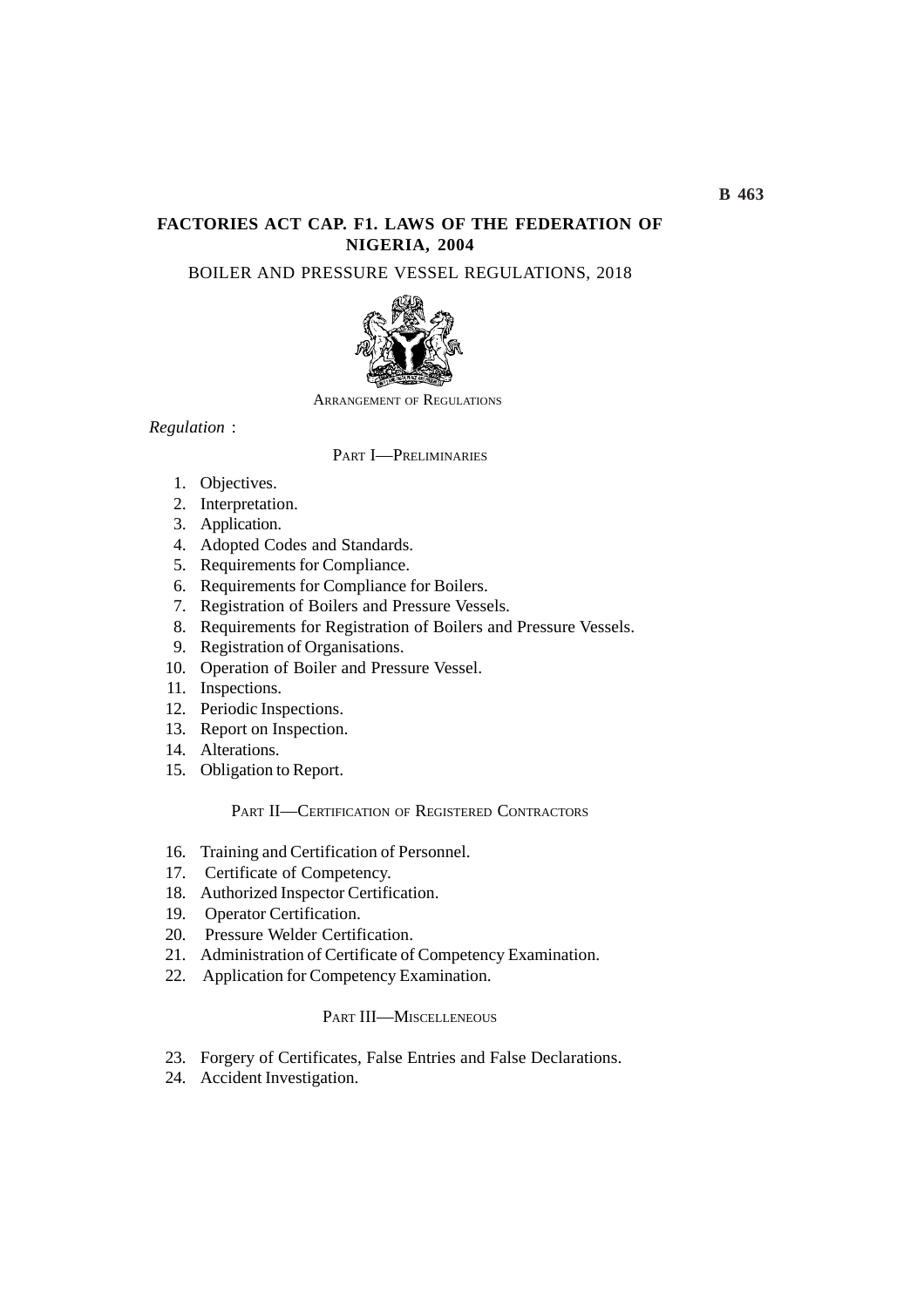- 25. Powers of Factory Inspectors.
- 26. Appeals.
- 27. Citation.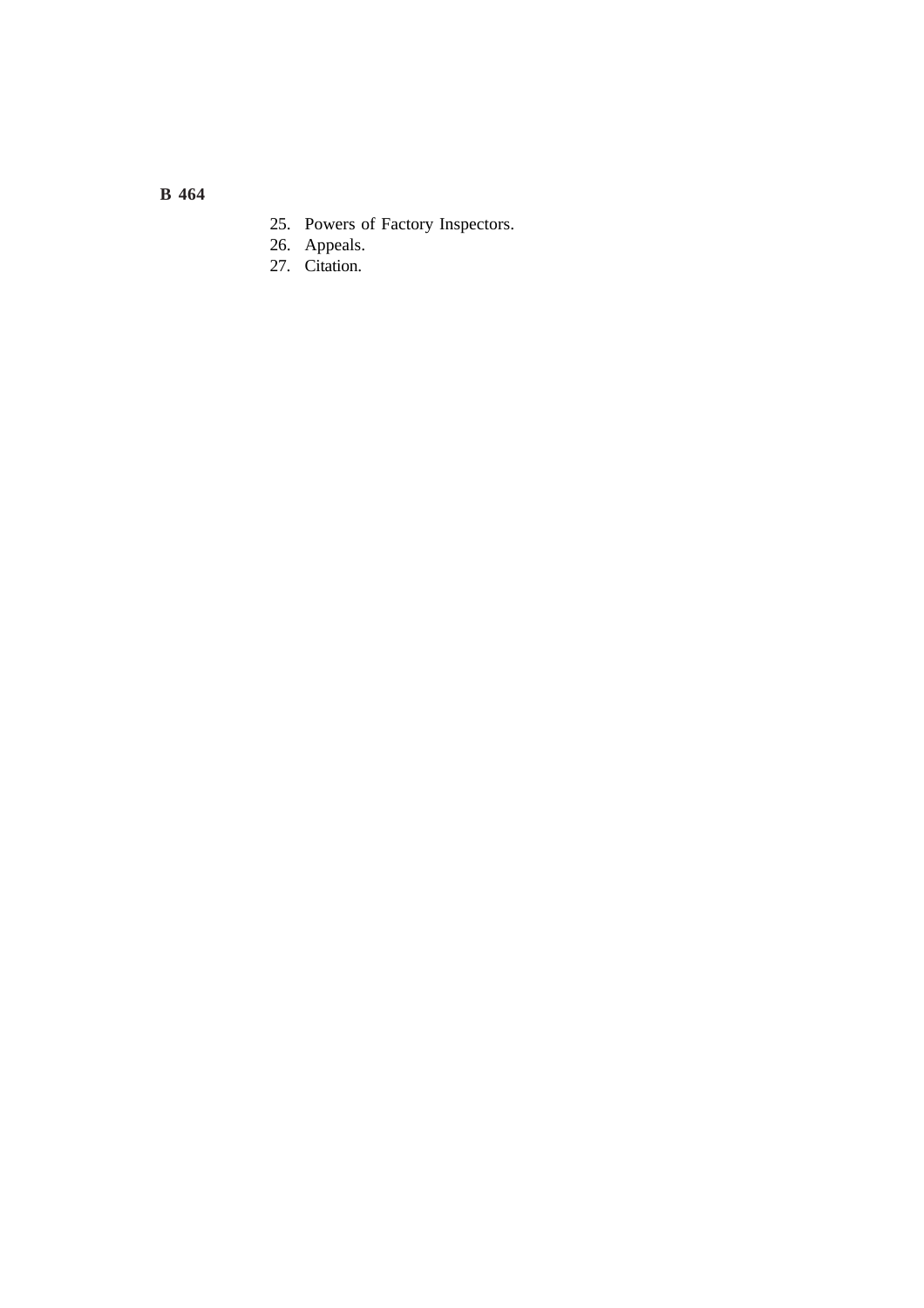# **FACTORIES ACT CAP. F1. LAWS OF THE FEDERATION OF NIGERIA, 2004**

#### BOILER AND PRESSURE VESSEL REGULATIONS, 2018

[18*th Day of December*, 2018]

**b In exercise of the powers conferred on me by Section 49 of the Factories Act, CAP. F1, Laws of the Federation of Nigeria, 2004, and all other powers enabling me in that behalf, I, Senator Dr. Chris Nwabueze Ngige, the Honourable Minister of Labour and Employment, make the following regulations—**

#### PART I—PRELIMINARIES

**1.** These Regulations make provisions for the safety of persons coming in contact with or involved in the manufacture, fabrication, installation, inspection, use, or maintenance of steam boilers, steam receiver, other pressure vessels, refrigeration plants, or piping in a workplace in Nigeria.

**2.** In these Regulations, unless the context otherwise requires—

"*adopted codes and standards*" means the "Boilers and Pressure Vessels Code and Standards adopted by the Director of Factories for the purpose of these Regulations ;

"*alteration*" means a change in the item described on the original manufacturer's data report that requires a change of design calculations, or otherwise affects the pressure-containing capability of a boiler or pressure vessel ;

"*boiler*" means a closed vessel in which gas or vapour may be generated, or gas, vapour, or liquid may be put under pressure by heating ;

"*certificate of inspection*" means a certificate issued pursuant to these Regulations, in respect of an inspection of a boiler or pressure vessel ;

"*design*", in reference to a boiler, pressure vessel, or piping, means its plan or pattern and includes, drawings, specifications, calculations and test data, or a model ;

"*director*" means the Director of Factories under the Act ;

"*engineer*" means a person, who is registered as an engineer by the Council for Registered Engineering in Nigeria ;

"*fired vessel*" means a vessel that is directly heated by—

(*a*) a flame or the hot gases of combustion,

(*b*) electricity, or

(*c*) any means other than a thermal liquid ;

Objectives.

Commencement.

Interpretation.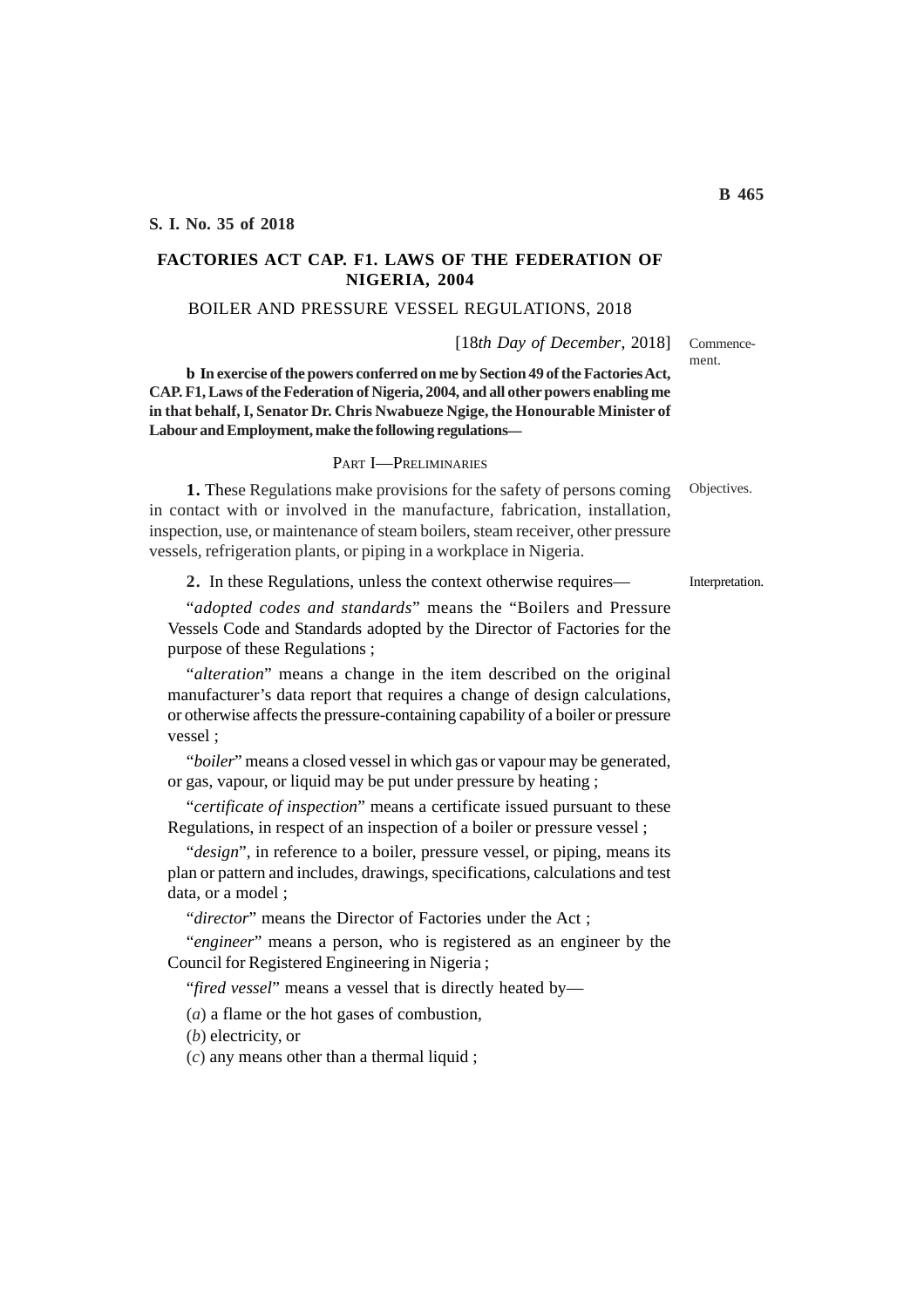"*fitting*" means an appurtenance that is attached to or used in connection with a boiler, a pressure vessel, or piping, and includes valves, gauges. controlling devices, and other pressure-retaining components ;

"low pressure boiler" means, a boiler that—

(*a*) generates steam or other vapour at a pressure of 15 psi (103 kPa) or less, or

(*b*) operates at a pressure of 160 psi (1,100 kPa) or less, where the water temperature at the boiler outlet is 121<sup>o</sup>C or less ;

"*maximum allowable working pressure*" means the maximum pressure at which a boiler, pressure vessel, fitting, or piping is permitted to be operated under these Regulations ;

"*owner*" includes, a person, who for the time being is in possession or control of a boiler, pressure vessel, fitting, or piping ;

"*piping*" means a pressure piping being part of a system of pipes that is used to contain gas, vapour, or liquid under pressure, and includes, a boiler, pressure vessel, or fitting connected to such system ;

"*pressure*" means force above prevailing atmospheric pressure ;

"*pressure vessel*" means an enclosed unfired vessel that contains gas, vapour, or liquid under pressure ;

"*repair*" means work necessary to restore a boiler or pressure vessel to a safe and satisfactory operating condition, which does not result in a deviation from the original design ;

"*steam receiver*" means a vessel other than a boiler, containing steam under pressure, greater than atmospheric pressure ;

"*unfired pressure vessel*" includes any type of pressure vessel that is not fired or exposed to combustion or burner fire" ;

"*used boiler, pressure vessel, fitting, or piping*" means a boiler, pressure vessel, fitting, or piping that has been in service and that has been moved from its previous site for use elsewhere ; and

"*workplace*" means a factory, oil field installations or other premises as stipulated in Section 56 of the Factories Act.

Application.

**3.**—(1) These Regulations apply to the design, manufacture, installation, maintenance, use, operation, inspection, repair, alteration, and service of boilers, pressure vessels, and piping.

(2) These Regulations do not apply to—

(*a*) a low-pressure boiler that has either a wetted heating surface of 2.79 square metres or less, or a power rating of 30 kW or less ;

(*b*) a boiler having a heating surface of 0.93 square metres or less ;

(*c*) a pressure vessel, fitting, or piping that contains gas, vapour, or liquid at a maximum allowable working pressure of 15 psi (103 kPa) or less ;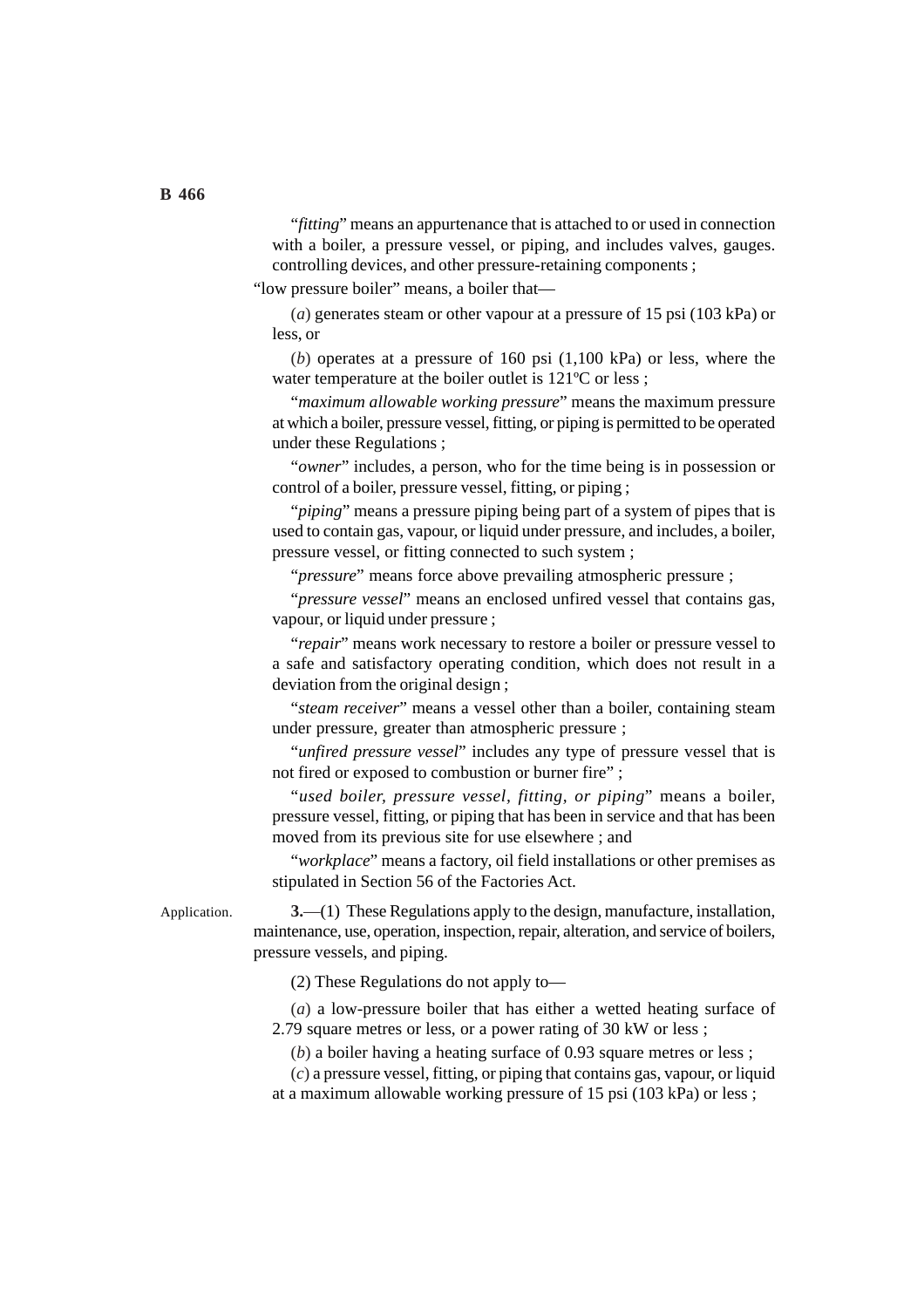(*d*) a pressure vessel, fitting, or piping containing liquids not more hazardous than water and that operates at a temperature of 65ºC or less, and at a maximum allowable working pressure of 250 psi (1,717 kPa) or less ;

(*e*) a pressure vessel for domestic use that has an internal diameter of 610 mm or less for the storage of hot water, where the temperature does not exceed 100ºC and the heat input is 120 kW or less ;

(*f* ) a pressure vessel that is used exclusively for hydraulic purposes at a temperature no greater than 65ºC ;

(*g*) a pressure vessel that has an internal diameter of 610 mm or less, which is connected to a liquid pumping system at a temperature not exceeding 65ºC, and contains air or an inert gas compressed to serve as a cushion ;

(*h*) a refrigeration piping that has a capacity of 11 kW or less of refrigeration ;

(*i*) compressed air piping, having a nominal pipe size of 19mm or less ;

 $(i)$  hot oil piping, where the pressure is not greater than 100 psi  $(687)$ kPa) and the operating temperature is not less than 10ºC, lower than the flash point of the oil;

(*k*) pressure containers that form an integral part of, or are a component of rotating or reciprocating mechanical devices, including pumps, compressors, turbines, generators, engines and hydraulic or pneumatic cylinders, where the primary design considerations or stresses, or both, are derived from the functional requirements of the device ;

(*l*) automatic fire protection systems that are designed and installed in accordance with the Nigerian Building Code ;

(*m*) buried water piping operating at a temperature of 65ºC or less, and at a maximum allowable working pressure of 600 psi (4,120 kpa) ;

(*n*) a pressure vessel having a capacity of 42.5L or less, and which is not a fitting ; and

(*o*) a pressure vessel having an internal diameter of 152mm or less.

**4.**—(1) Subject to the provisions of the Act and these Regulations, the Director of Factories may approve, in writing, and circulate specific codes and standards to govern the design, manufacture, inspection, installation, repair or alteration of boilers, pressure vessels, or piping systems.

(2) In the event of a conflict between these Regulations and adopted codes and standards, these Regulations shall prevail.

**5.**—(1) An employer, manufacturer, or owner of a boiler, pressure vessel, or piping shall—

(*a*) comply with the adopted codes and standards approved by the Director of Factories,

Adopted Codes and Standards.

**Requirements** for Compliance.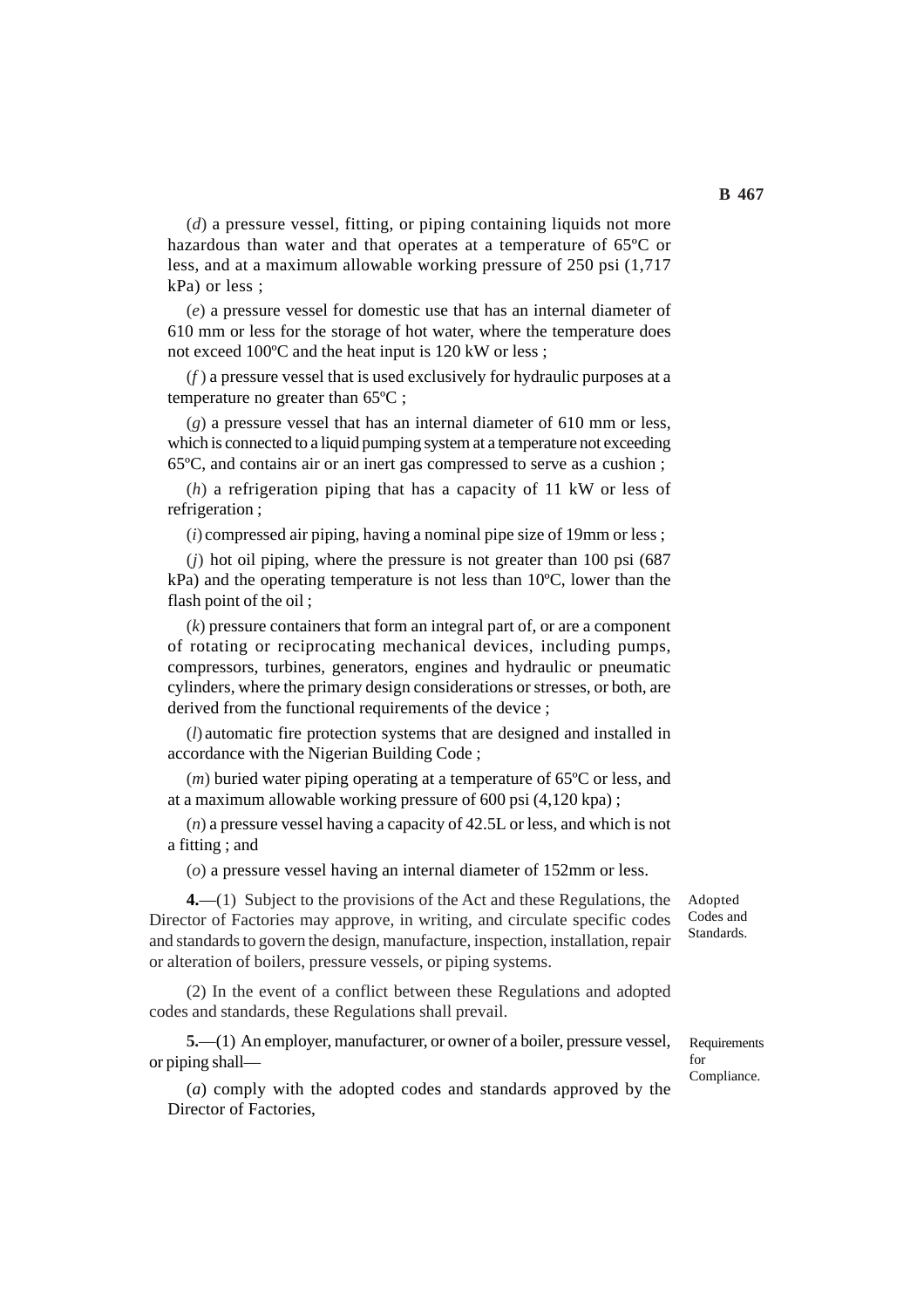(*b*) ensure that the boiler, pressure vessel, piping or refrigeration plant is maintained in a safe working condition and operated safely ; and

(*c*) ensure that a person engaged in an activity involving the design, manufacture, installation, inspection, repair, alteration, maintenance, service, use, or disposal of boiler, pressure vessel, or piping carries out such activity in compliance with adopted codes and standards approved by the Director of Factories, and these Regulations.

(2) Subject to regulation 4 of these Regulations, an employer, occupier, manufacturer, or owner, who intends to design, manufacture, install, alter, maintain, or repair a boiler, pressure vessel, fitting, or piping system shall—

(*a*) develop and implement a written quality control program manual suitable for the scope of the work to be carried out, which meets the requirements of relevant adopted codes or standards ;

(*b*) commence the design, manufacture, installation, alteration, maintain, or repair, provided the quality control program manual is reviewed and approved by an Authorized Inspector pursuant to regulation 11 of these Regulations ; and

(*c*) carry out the manufacture, installation, alteration, or repair in accordance with the registered quality control program manual.

(3) An employer, occupier, manufacturer or owner, who intends to manufacture, install, alter, maintain, or repair a boiler, pressure vessel, fitting, or piping system using welding procedures shall—

(*a*) subject to regulation 4 of these Regulations, develop and qualify, by testing, welding procedures in accordance with the adopted codes and standards ;

(*b*) not commence the process, unless the welding procedures have been reviewed and approved by an Authorized Inspector ; and

(*c*) carry out such process in accordance with the registered welding procedures.

(4) In pursuance of these Regulations, non-destructive testing shall be carried out by certified persons registered with the Institute of Non-Destructive Testing, Nigeria.

(5) Persons or organization carrying out non-destructive testing and training shall fulfill the guidelines and requirements stipulated by the Institute of Non-Destructive Testing, Nigeria, for the education, training, certification, experience and practice of Non-Destructive Testing, Nigeria".

Requirements for Compliance for Boilers.

**6.**—(1) A boiler shall be equipped with—

(*a*) an alarm system which, in the event any irregularity occurs while the boiler is in operation—

(*i*) will audibly and visually caution the operator in charge or any other person in the vicinity of the boiler,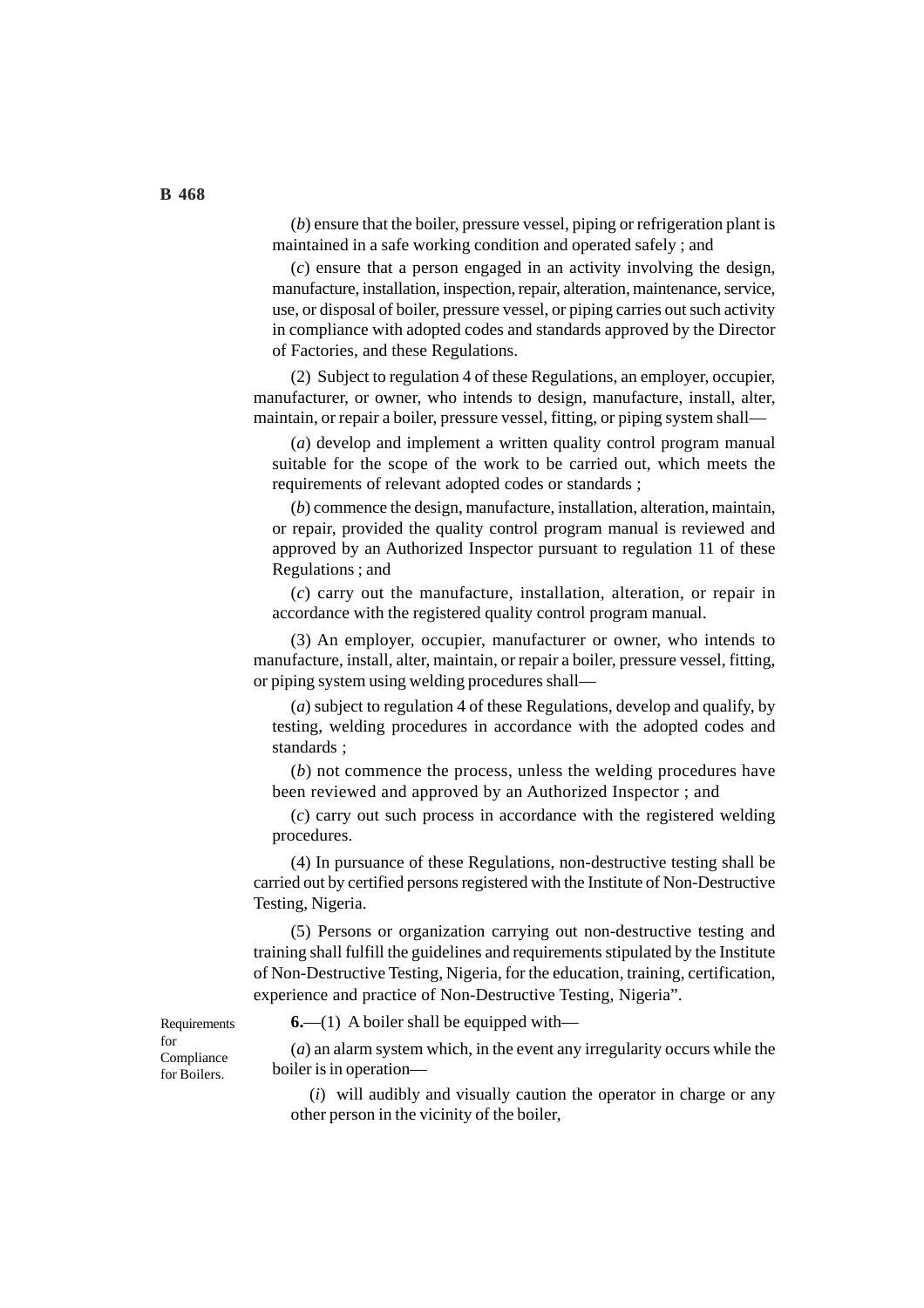(*ii*) will initiate an alarm signal to a monitoring system that is continuously attended to or electronically monitored, and

(*iii*) cannot be shut off until the irregularity is rectified or the boiler is shut down ;

(*b*) an automatic control system, which will safely operate the boiler when the operator in charge leaves the controls ; and

(*c*) such other devices, as the Director of Factories may specify from time to time.

(2) A steam boiler shall be equipped with—

(*a*) a high-pressure tripping device, which automatically stops and prevents the supply of fuel to the boiler, in the event of the boiler pressure reaching the maximum allowable working pressure or exceeding an established high-pressure limit specified by the manufacturer, whichever is the lower pressure ;

(*b*) a low water level tripping device, separate from any other device, which automatically controls the water level in the boiler during normal operation by—

(*i*) automatically stopping and preventing the supply of fuel to the boiler, in the event of the boiler water falling below the safe operating level specified by the manufacturer, and

(*ii*) preventing the boiler from automatically restarting ;

(*c*) a high-water level tripping device, separate from any other device, which automatically controls the water level of the boiler during normal operation by automatically stopping and preventing the supply of water to the boiler, in the event of the water in the boiler exceeding the operating level specified by the manufacturer ;

(*d*) a device, which purges the furnace chamber of combustible materials anytime the boiler is put in use, so as to ensure safe ignition ; and

(*e*) a flame failure tripping device, which—

(*i*) detects a flame failure,

(*ii*) automatically stops and prevents the supply of fuel to the boiler, in the event a flame failure occurs, and

(*iii*) prevents the boiler from automatically restarting.

(3) A steam boiler shall have attached to it—

(*a*) safety valve, separate from and incapable of being isolated by any stop-valve, to prevent the boiler being worked at a pressure greater than the maximum permissible working pressure ;

(*b*) a stop-valve, connecting the boiler to the steam pipe, which shall be lagged at all times ;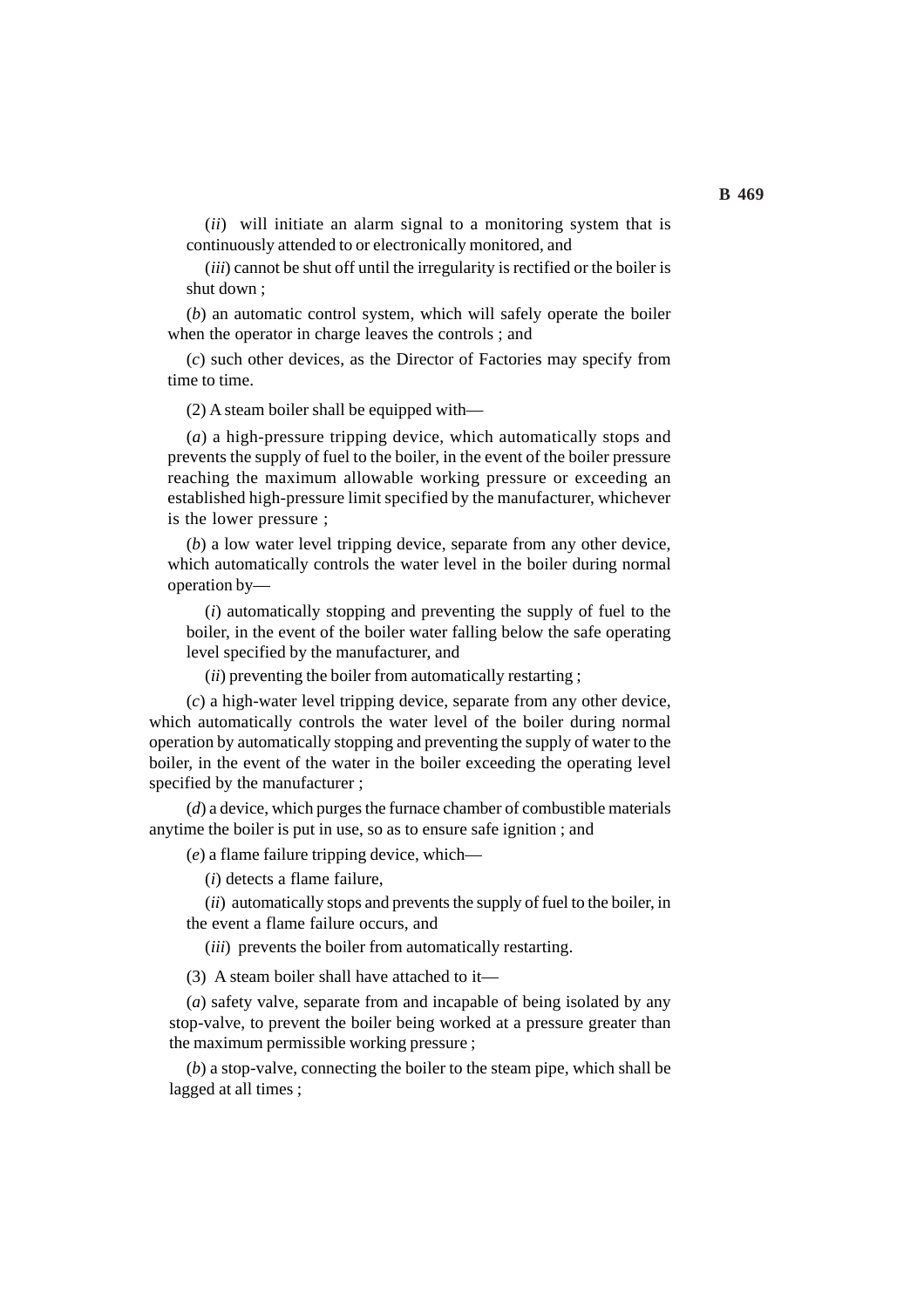(*c*) a correct steam pressure gauge, connected to the steam space and visible to the operator, which—

(*i*) indicates the pressure in the boiler in kilograms per square centimetre, and

(*ii*) has the maximum permissible working pressure visibly marked on it and in a distinctive colour ;

(*d*) at least, one water gauge of transparent material or other type approved by the Director of Factories, to show the water level in the boiler, provided that where the gauge is a glass tubular type and the working pressure in the boiler exceeds three kilograms per square centimetre, the gauge shall be provided with an efficient guard but not so as to obstruct the reading of the gauge ; and

(*e*) a plate visibly bearing its distinctive number.

(4) A steam boiler shall be provided with means for attaching a test pressure gauge.

(5) For the purpose of sub-regulation  $(3)(a)$  of this regulation, a levervalve shall not be deemed a suitable safety valve, unless the weight is secured on the lever in the correct position.

(6) Sub-regulation  $(3)(b)$  of this regulation shall not apply to economisers, while sub-regulations  $(3)(c)-(e)$  and  $(4)$  shall not apply to either economisers or super heaters.

(7) A hot water boiler shall be equipped with—

(*a*) a high-water temperature tripping device, which—

(*i*) automatically stops and prevents the supply of fuel to the boiler, in the event of the water in the boiler exceeding the safe operating temperature specified by the manufacturer, and

(*ii*) prevents the boiler from automatically restarting ; and

(*b*) such other devices as are described in regulation 6 of these Regulations, excluding sub-regulation(3)(*d*) of this regulation.

Registration of Boilers and Pressure Vessels.

**7.**—(1) A boiler or pressure vessel manufactured in Nigeria shall be designed by an engineer, who has experience in designing boilers, pressure vessels, piping, or fittings.

(2) The design for a boiler or pressure vessel shall bear the signature and seal of the design engineer.

(3) Subject to regulation 8 of these Regulations, no manufacturer shall commence the manufacture of a boiler, pressure vessel, piping or fitting, unless the design is—

(*a*) reviewed by an Authorized Inspector ; and

(*b*) approved for manufacture and registered by the Director of Factories.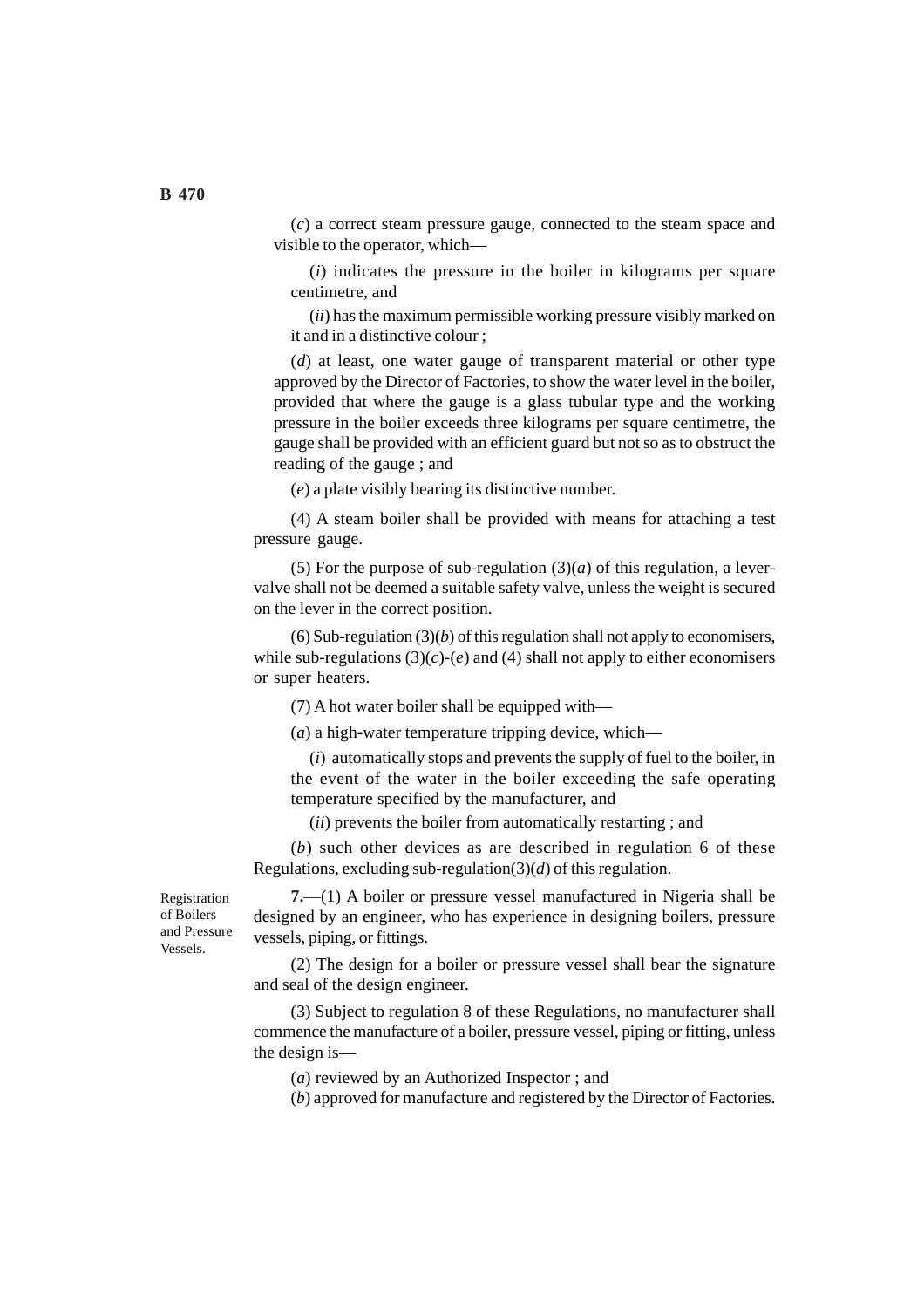(4) Where the designer, manufacturer, installer, or owner of a boiler, pressure vessel, fitting, or piping proposes a change to a registered design, such change shall be re-submitted to the Authorized Inspector for review and subsequent approval by the Director of Factories before implementation.

(5) Where an Authorized Inspector discovers, after manufacture or installation, that a boiler, pressure vessel, piping, or fitting for which approval for manufacture was granted is defective, he shall report such defect to the Director of Factories who may—

(*a*) permit the boiler, pressure vessel, or fitting to be operated within such limits of safety, as the Authorized Inspector considers adequate in the circumstances ; and

(*b*) require the manufacturer or installer to correct the defects within such period, as the Authorized Inspector may allow.

(6) Where the defect referred to in sub-regulation (5) of this regulation is as a result of the design and specifications of the boiler, pressure vessel, fitting, or piping, and thus cannot be remedied, the Director of Factories shall cancel the registration of the design, and no other boiler, pressure vessel, fitting, or piping shall be manufactured or installed based on that design.

(7) Where a boiler, pressure vessel, fitting, or piping was not manufactured or installed in conformity with its approved design, but may be used safely at a pressure lower than its design pressure, the Authorized Inspector shall, subject to the payment of the prescribed fees and penalty specified in regulation 11 (4) (*b*) of these Regulations, and after thorough examination and tests, fix its maximum allowable working pressure having regard to—

(*a*) its design, condition, and installation ; and

(*b*) the purpose for which it is to be operated.

(8) Used boilers, pressure vessels, fittings, or piping shall be registered with the Director of Factories, inspected and certified by an Authorized Inspector, before being put to subsequent use in Nigeria.

(9) Boilers, pressure vessels, fittings, or piping already in use before the coming into force of these Regulations, shall be inspected in accordance with the provisions of these Regulations for registration and certification, and any defect found during such inspection shall be subject to the provisions of subregulation (5) and (6) of this regulation.

**8.—**(1) The Director of Factories shall register a boiler or pressure vessel manufactured, installed, operated, or used in Nigeria and assign a registration number to it accordingly ; provided the Authorised Inspector is satisfied that the review of the design, quality control program, and manufacturing process is in compliance with the requirements of these Regulations.

**Requirements** for Registration of Boilers and Pressure Vessels.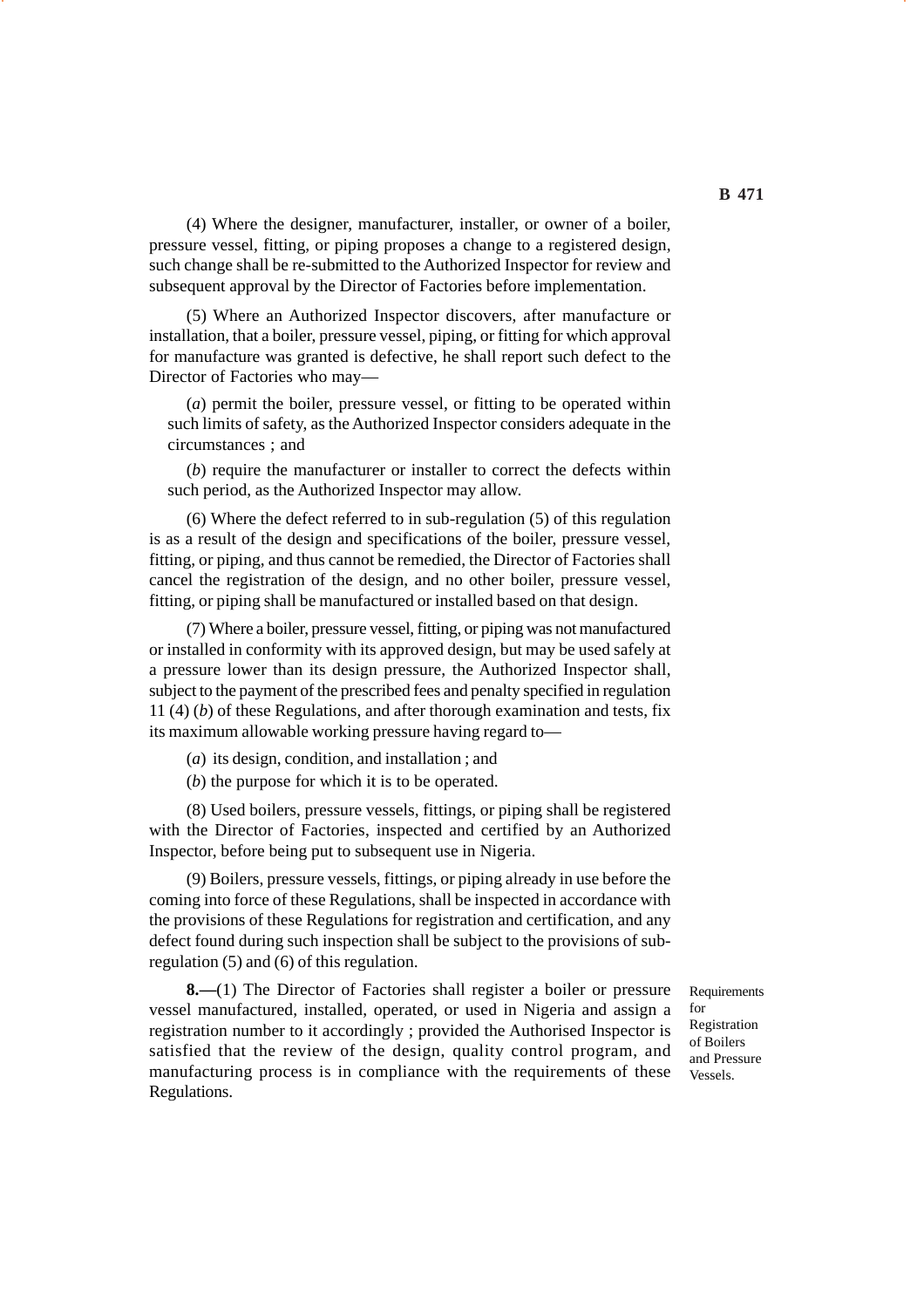(2) An application for the registration of a boiler or pressure vessel shall be submitted to the Director of Factories in the prescribed form, together with the prescribed fees, either after its manufacture or before installation.

(3) Drawings, calculations, specifications, and other information required for the purposes of an application for registration must be submitted in duplicate.

(4) With respect to an application for the registration of a boiler or pressure vessel, or its alteration or repair, other information referred to in subregulation (3) of this regulation includes—

(*a*) the design pressure and temperature ;

(*b*) details of the arrangement and dimensions of all component parts ;

(*c*) the material details and specifications as required by the adopted code or standard ;

(*d*) details of the proposed manufacture, welded joint configuration, and quality control plan ;

(*e*) the section and paragraph number of the adopted code and standards under which it is being constructed ;

(*f* ) a report of physical tests conducted for the purpose of establishing the maximum allowable working pressure ; and

(*g*) any other information that the Director of Factories may require.

(5) For the purposes of this regulation, the owner of any of the following classes of pressure vessels does not require registration to operate the pressure vessel—

(*a*) an air receiver with capacity of 60 litres or less ;

(*b*) a propane vessel used in a vehicle as a fuel tank ;

(*c*) a propane storage vessel with a capacity of 30,000 litres or less, that forms part of a distribution facility, which is used to dispense propane to the public ;

(*d*) a propane storage vessel with a capacity of 7,500 litres or less, that is used for heating purposes in a building, manufacture site, or oil field ; and

(*e*) a propane storage vessel with a capacity of 30,000 litres or less, that is used for heating purposes on a farm.

Registration of Organisations.

**9.**—(1) A person or organisation involved in the business of manufacturing, installing, altering, or repairing boilers, pressure vessels, fittings, or piping systems shall be registered as an Approved Contractor, by the Director of Factories.

(2) An organisation involved in the business of inspection and certification of boilers, pressure vessels, fittings, or piping systems shall be registered as an Approved Inspection Agency, by the Director of Factories.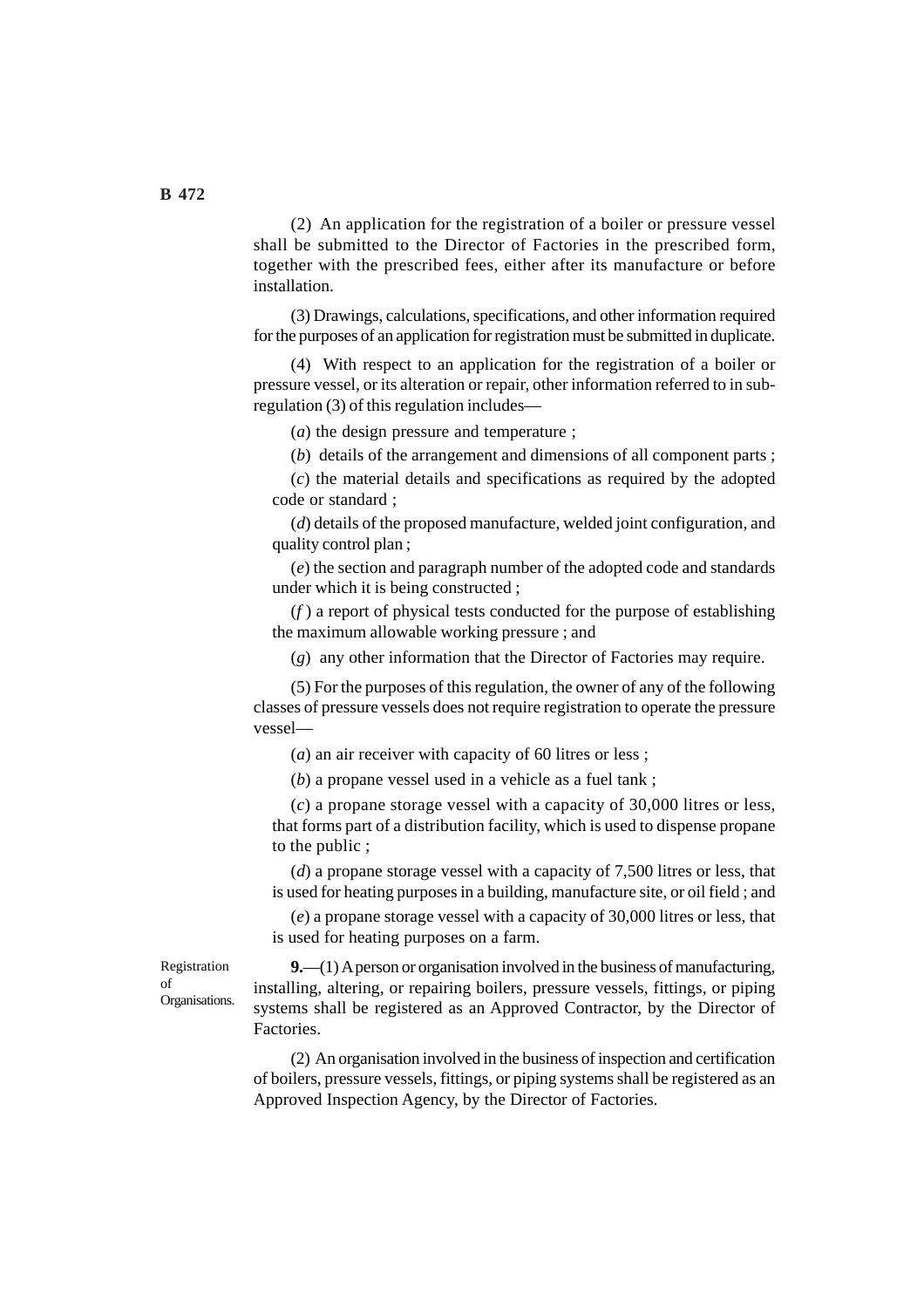(3) A person or organisation, involved in the training of engineers, Authorized Inspectors, boiler operators, and technicians shall be registered as a Training Contractor, by the Director of Factories.

(4) A person or organisation so registered according to sub-regulation (1)-(3) of this regulation shall be referred to as a Registered Contractor.

(5) A person or organisation seeking registration, as set out in subregulations (1)-(3) of this regulation, shall submit an application in the prescribed form and prescribed fees to the Director of Factories.

(6) The Director of Factories shall, upon the receipt of the application form and prescribed fees, as stipulated in sub-regulation (5) of this regulation, register a person or organisation, as a Registered Contractor; provided that the application form is successfully evaluated.

 (7) An application as a Registered Contractor shall set out the scope of the work that the applicant intends to engage in.

(8) The registration of a Registered Contractor is valid for a period of three years, unless it is suspended or cancelled before its expiry date.

(9) The Director of Factories may renew the registration of a Registered Contractor, where, prior to the expiry date, the Registered Contractor—

(*a*) submits to the Director of Factories, a renewal application in the prescribed form ;

(*b*) pays the prescribed renewal fees ; and

(*c*) is successful at the renewal audit preceding the renewal.

(10) The Director of Factories shall suspend or cancel the registration of a Registered Contractor, where he is satisfied that the Registered Contractor or an employee of the Registered Contractor—

(*a*) has violated or failed to comply with these Regulations ;

(*b*) has caused or permitted a boiler or pressure vessel under their control to be used in an unsafe condition or while overloaded ;

(*c*) has performed work on a boiler or pressure vessel in a manner that has impaired the safe operation of the equipment ; or

(*d*) has knowingly permitted a subcontractor or employee of a subcontractor to perform work under the subcontract in a manner likely to impair the safety of persons within the vicinity of the boiler or pressure vessel.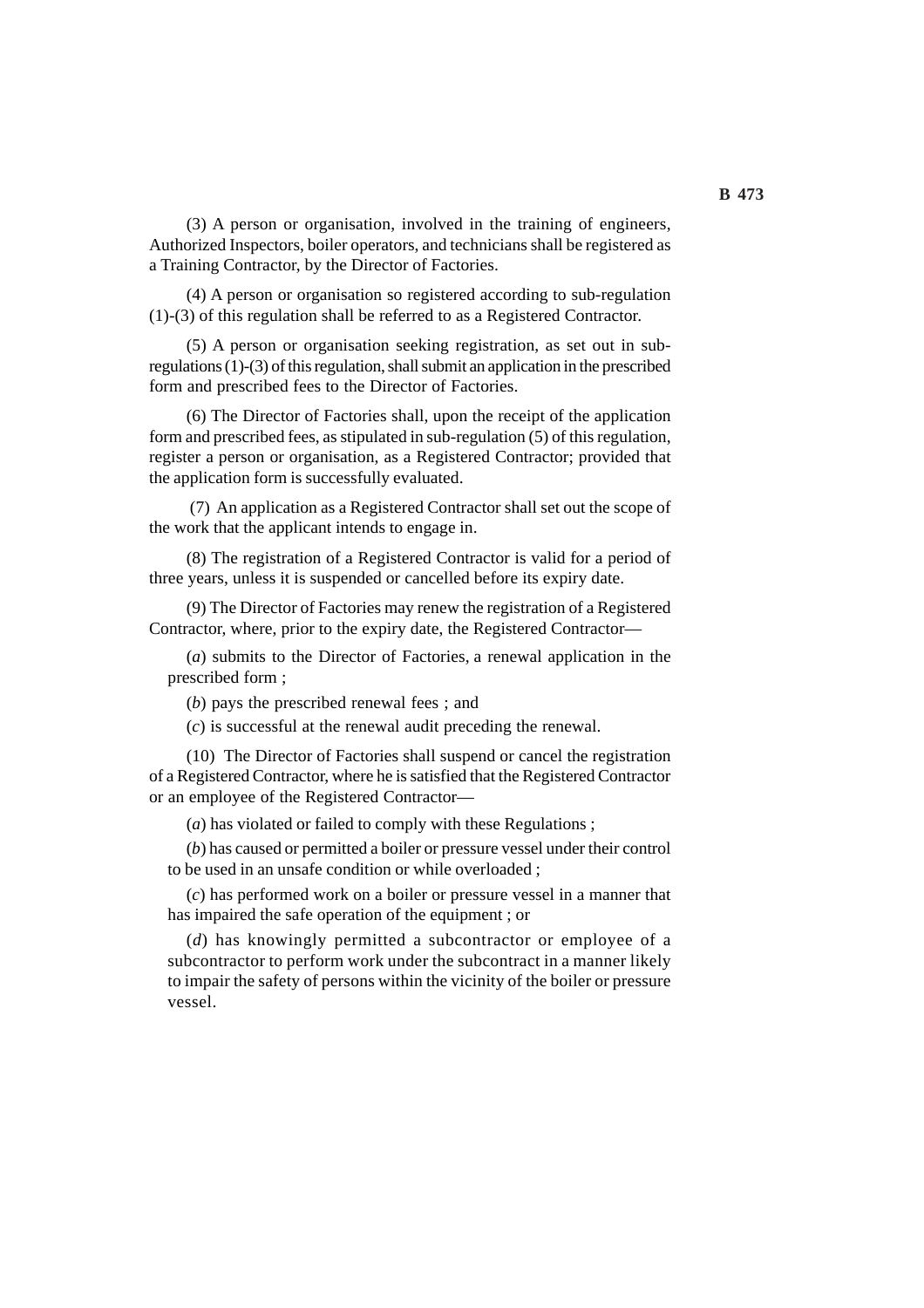Operation of Boiler and Pressure Vessel.

**10.**—(1) An employer, occupier, or owner of a boiler, pressure vessel, fitting, or piping shall—

(*a*) ensure that it is maintained in a safe working condition and operated safely ; and

(*b*) have adequate pressure relief devices set to relieve at or below its maximum allowable working pressure in accordance with the adopted code and standards.

(2) No employer, occupier, or owner shall—

(*a*) operate or permit a boiler, pressure vessel, fitting, or piping to be operated, unless a valid certificate of inspection has been issued in respect of the boiler, pressure vessel, fitting, or piping ;

(*b*) operate or permit a boiler, pressure vessel, fitting, or piping to be operated at a pressure higher than its maximum allowable working pressure, as shown on the licence ;

(*c*) operate or permit a boiler, pressure vessel, or fitting to be operated, unless it is operated, maintained and supervised by a licenced person or Registered Contractor ;

(*d*) alter, interfere with, or render inoperative any fitting that is attached to a boiler, pressure vessel, fitting, or piping for safety purposes, while it is in operation and without the approval of an Authorized Inspector ;

(*e*) operate or permit a boiler, pressure vessel, fitting, or piping to be operated, where it has been sealed off by an Authorized Inspector ; or

(*f* ) move a boiler, pressure vessel, fitting, or piping that has been sealed off to another location for operation, without the approval of the Director of Factories.

(3) Where there is a possibility of gas, vapour, or liquid causing injury to a person inspecting, repairing, or maintaining a boiler, pressure vessel, fitting, or piping, the owner, operations or safety personnel, or other person responsible for it shall ensure that—

(*a*) a competent person is stationed to prevent gas, vapour, or liquid from entering the boiler, pressure vessel, fitting, piping or any part of it ; and

(*b*) such other measures are taken to the satisfaction of the person inspecting, repairing, or maintaining the boiler, pressure vessel, fitting or piping to ensure his safety.

(4) No refrigeration plant with a capacity—

(*a*) greater than 45 tonnes but not greater than 100 tonnes shall be operated; unless under the general supervision of a licenced refrigeration plant operator, refrigeration engineer, or engineer of the appropriate class ; or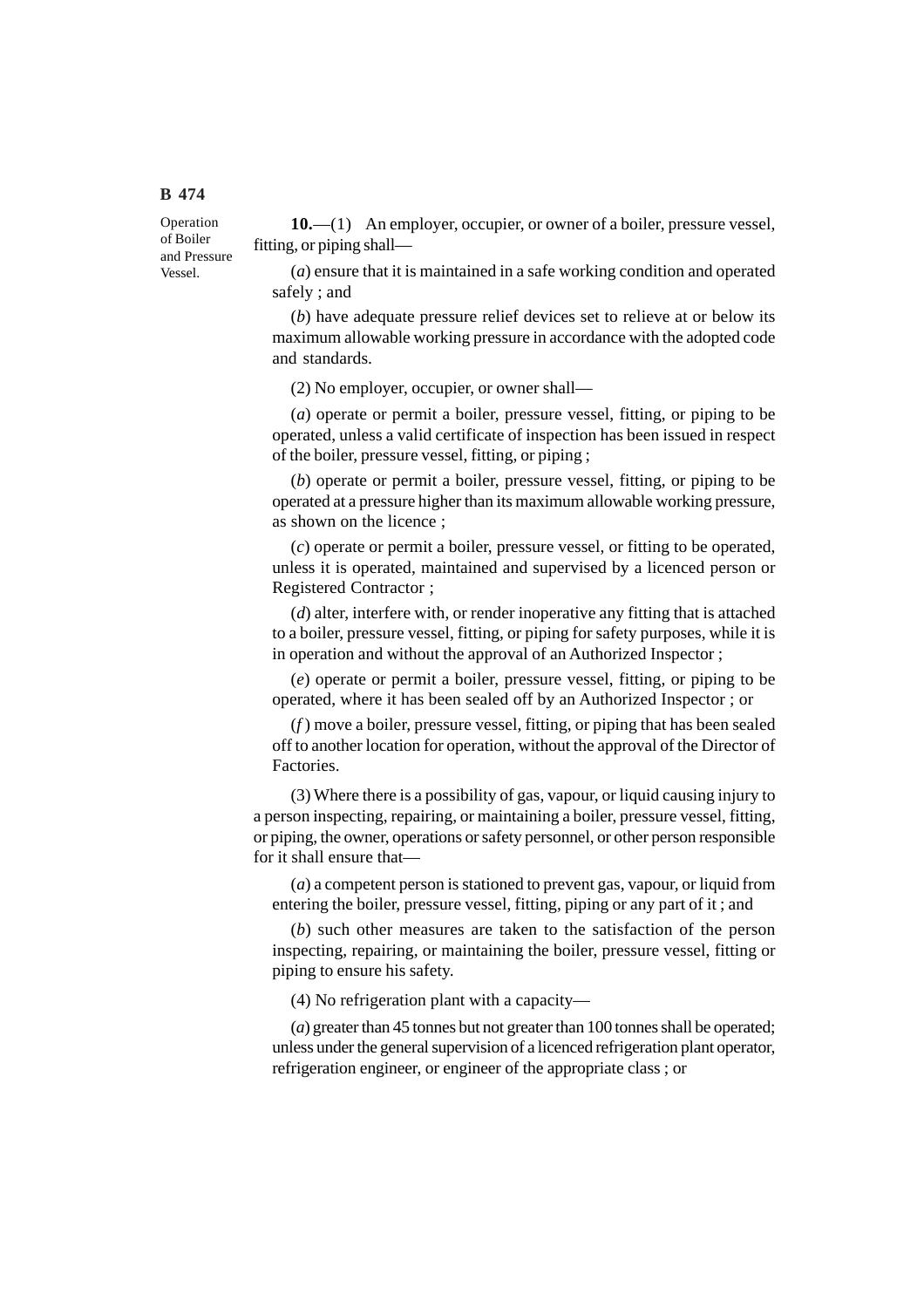(*b*) greater than 100 tonnes shall be operated; unless under general supervision of a licenced refrigeration engineer or engineer of the appropriate class.

(5) The owner of a boiler or refrigeration plant requiring supervision shall—

(*a*) provide a log book in which the appropriate person records relevant information relating to the operation of the boiler or refrigeration plant ;

(*b*) ensure that the log book is kept at the site of the boiler or refrigeration plant ; and

(*c*) ensure that the log book and information kept is available for inspection, in written or printed form, for at least five years from the date of the last entry.

(6) Without limiting the generality of sub-regulation (5) of this regulation, log book entries include—

(*a*) with respect to shifts—

(*i*) the time, date, number, or designation of the shift,

(*ii*) the name and signature of the person supervising the boiler or refrigeration plant, and

(*iii*) the boiler conditions observed during the shift ;

(*b*) a description of any irregularities observed in the boiler or refrigeration plant and the corrective action required or taken ;

(*c*) implemented and maintained continuous boiler water treatment program for the purpose of controlling and limiting corrosion and deposits ;

(*d*) an order given that is contrary to or in addition to the normal operating procedures, the name of the person giving the order, the time at which the order was given, and the reason for the order ;

(*e*) a description of preventive maintenance procedures carried out on the boiler or refrigeration plant, including the testing and recording of all operation, logging, control, alarm and safety systems, and the time at which the procedures were carried out ; and

(*f* ) a description of repairs carried out on any part of the boiler or refrigeration plant, and the name of the person who carried out the repairs.

Inspections.

**11.**—(1) A registered contractor shall ensure that at any stage of the manufacturing, installation, repair, or alteration of a boiler, pressure vessel, fitting, or piping, an Authorised Inspector carries out inspection, in accordance with relevant adopted codes and standards, adopted by the Director of Factories and set out in these Regulations.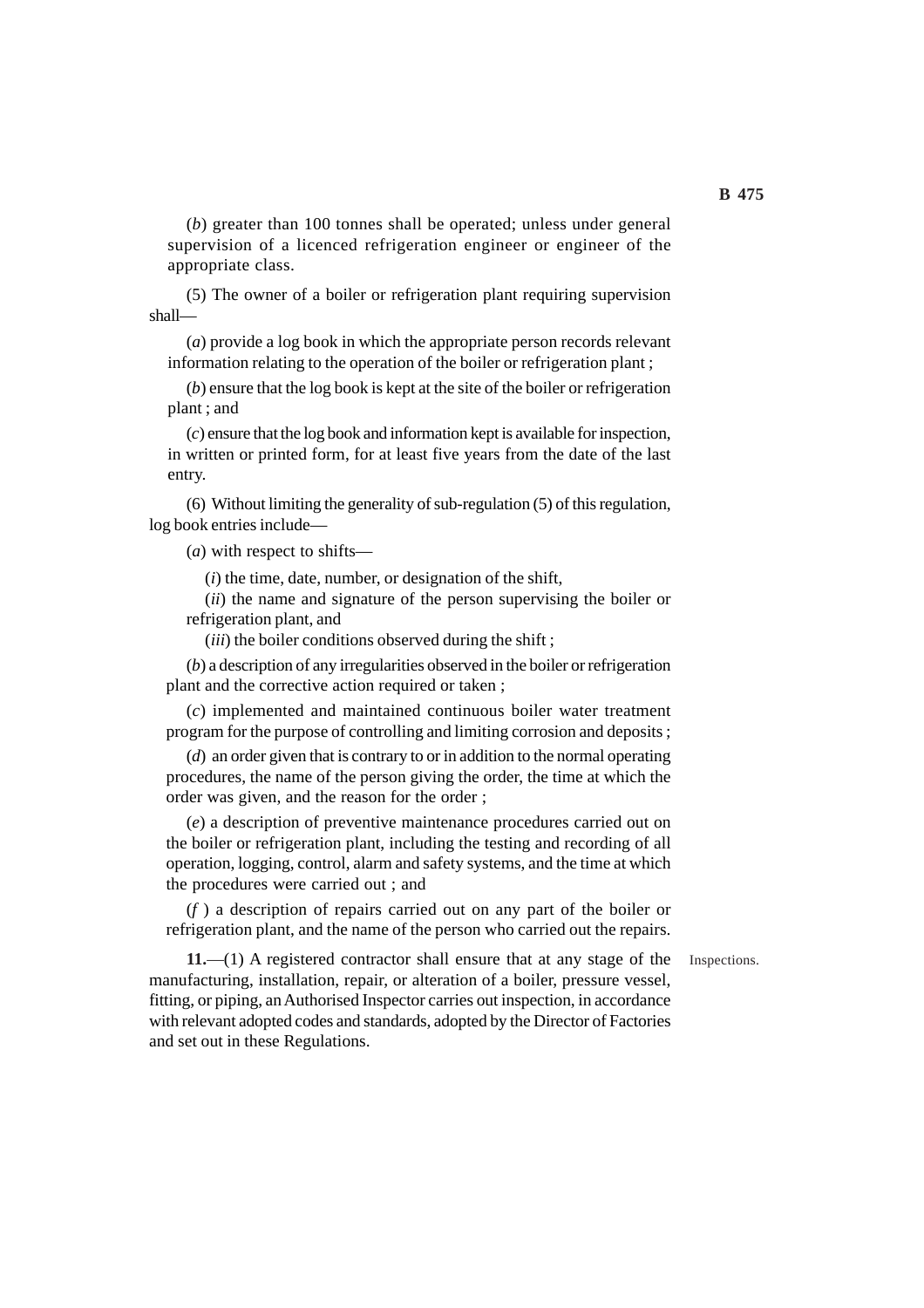(2) An Authorized Inspector shall inspect an imported boiler, pressure vessel, fitting, or piping before it is put into first use in Nigeria, and the cost of inspection shall be borne by the owner.

(3) In respect of inspection carried out under sub-regulation (1) and (2) of this regulation, an Authorised Inspector shall—

(*a*) endorse the manufacturer's data report ;

(*b*) issue a certificate of inspection, in accordance with the adopted code and standards, within 28days of the inspection; provided he is satisfied that the boiler, pressure vessel, fitting, or piping may be operated safely ; and

(*c*) file the certificate of inspection with the Director of Factories.

(4) Where a required inspection is not carried out on a boiler, pressure vessel, fitting, or piping at the time of its manufacture or installation, the Director of Factories shall—

(*a*) direct an Authorised Inspector of his choice to conduct a thorough examination on the already manufactured or installed boiler, pressure vessel, fitting, or piping ; and

(*b*) where the Authorised Inspector is satisfied and endorses that the boiler, pressure vessel, fitting, or piping may be operated safely, issue a certificate of inspection, upon the payment of prescribed fees and a fine of not less than 5 per cent of the value of the boiler, pressure vessel, fitting, or piping.

(5) An Authorized Inspector may require the owner or other person responsible for a boiler, pressure vessel, refrigeration plant, piping, or fitting to do all things necessary for a proper inspection, including—

(*a*) preparing it for inspection or testing, in such manner as the Authorized Inspector requires, to supply water for testing, and to assist in conducting the testing ;

(*b*) carrying out destructive and non-destructive test or using any other method to enable the Authorised Inspector determine its condition and the thickness of the material used ;

(*c*) putting it under pressure or into operation, so that the inspector may test the safety valves or any part of the installation under operating conditions ;

(*d*) stopping the application of heat to a boiler or reducing the pressure upon a boiler, pressure vessel, piping, or fitting to a designated pressure, where the Authorized Inspector has reason to believe that it is in an unsafe condition ; and

(*e*) doing any other thing the Authorized Inspector considers necessary to ensure a proper inspection.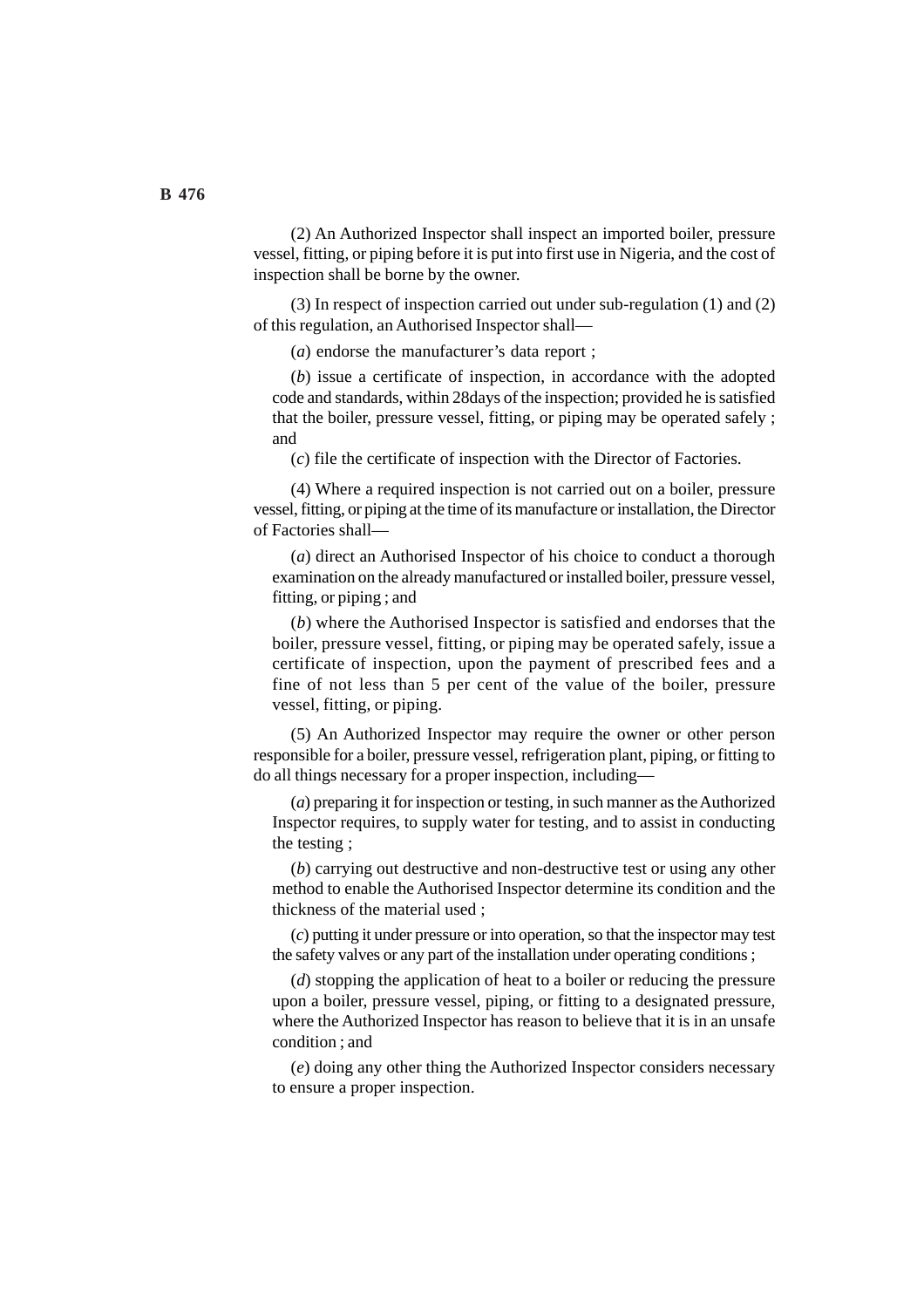**12.**—(1) An owner shall ensure that an Authorised Inspector inspects—

(*a*) a boiler or refrigeration plant, at least once in every 12 months ; or

(*b*) a pressure vessel, including steam receiver, steam container, separators, air receiver, and other pressure vessels, at least once in every 26 months.

(2) With regard to the service conditions and risk factors associated with the pressure vessel, the Authorized Inspector may extend the inspection interval of an unfired pressure vessel for a period not exceeding five years.

(3) Fees or fines relating to an inspection conducted under these Regulations shall be borne by the employer, occupier, or owner of the equipment being inspected.

(4) Where manufacture and service conditions permit, a periodic inspection of a boiler, pressure vessel, refrigeration plant, or compressed gas plant shall include an internal inspection.

(5) Following an inspection, the Authorized Inspector, shall—

(*a*) immediately notify the owner of any defect found in the boiler or pressure vessel ;

(*b*) issue a report on the inspection to the Director of Factories ; and

(*c*) if satisfied that the boiler or pressure vessel can be operated safely, issue a certificate of inspection.

(6) Where the owner receives a notice under sub-regulation (5) (*a*) of this regulation that the boiler or pressure vessel cannot be operated safely, he shall seal it off and suspend its operation, until the defect is rectified and the Authorised Inspector certifies the boiler or pressure vessel fit for purpose.

(7) The owner of a certified boiler or pressure vessel shall keep the certificate of inspection in good condition and post it in a conspicuous place near the boiler or pressure vessel, or where it is impracticable to do so, at such place as a Factory Inspector may direct.

(8) The owner or other person responsible for a boiler, pressure vessel, or piping shall notify an Authorised Inspector of any defect he has knowledge of or believes to exist either at the time of its inspection or any other time, when he learns of the defect.

**13.**—(1) An Authorized Inspector carrying out inspection in accordance with regulation 12 of these Regulations shall—

Report on Inspection.

(*a*) immediately notify the employer, occupier, or owner of any defect in the boiler or pressure vessel, which in his opinion could compromise the boiler or pressure vessel ;

Periodic Inspections.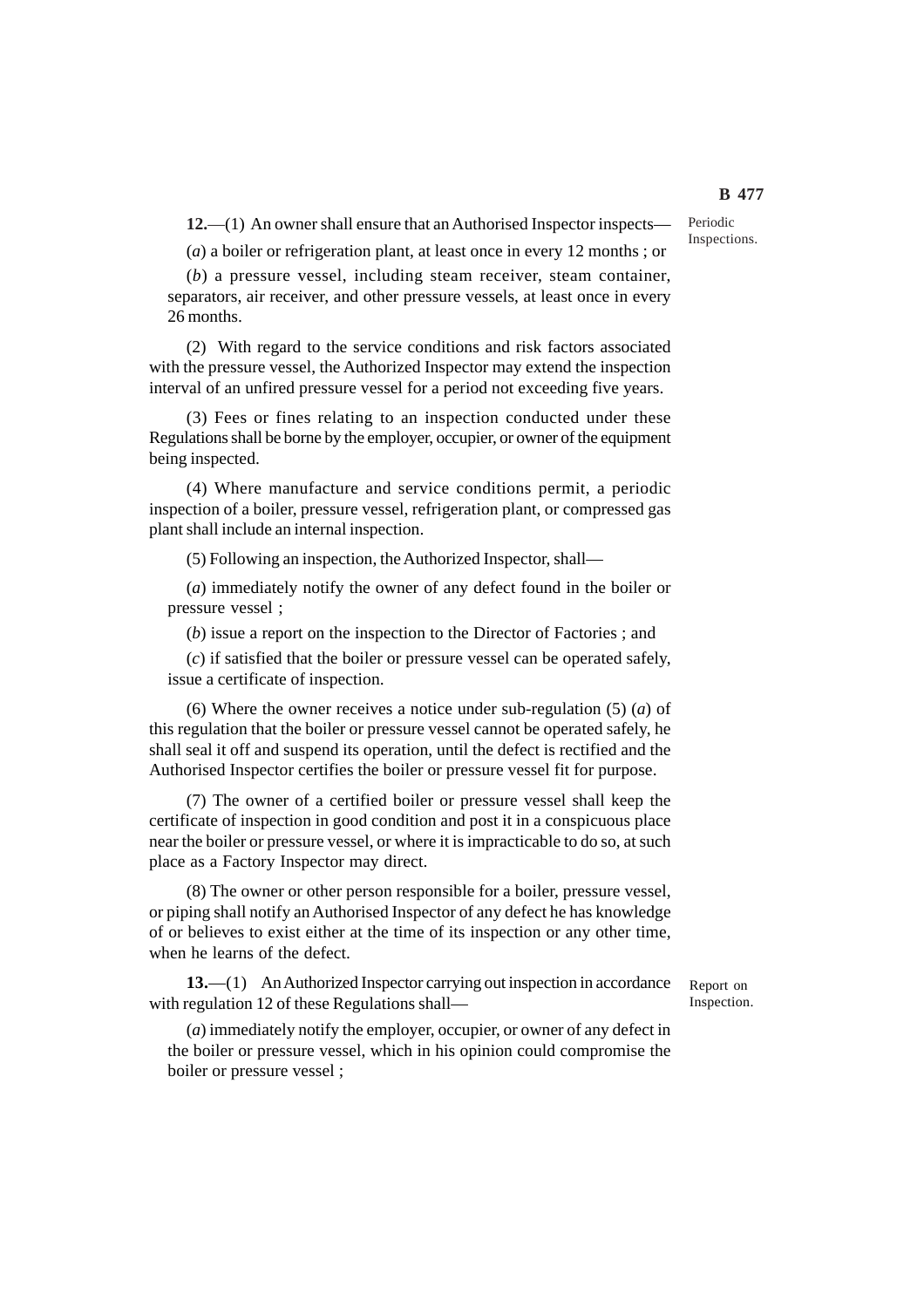(*b*) where in his opinion, there exists a defect in the boiler or pressure vessel capable of causing serious personal injury—

(*i*) immediately notify the employer, occupier, or owner of the defect, and (*ii*) place a prohibition sticker or sign, or seal off such equipment ;

(*c*) issue a certificate of test and examination specifying the maximum safe working pressure, signed by him ; and

(*d*) within 28 days of the inspection, file the result of such examination in the prescribed form and containing the prescribed particulars signed by him, with the Director of Factories.

(2) An employer, occupier, or owner, who has been notified under subregulation (1)(*a*) and (*b*) of this regulation, shall ensure that the boiler or pressure vessel is not used until the defect is rectified.

(3) An employer, occupier, or owner shall ensure that certificates and reports required to be made under these Regulations are—

(*a*) available for inspection by a factory Inspector ; and

(*b*) kept for a period of at least three years from the date of the report or certificate.

Alterations.

**14.**—(1) No person shall alter, a boiler, pressure vessel, piping, or fitting unless the alteration is registered with the Director of Factories and inspected by an Authorized Inspector.

(2) No person shall repair, operate, or permit the operation of a repaired boiler, pressure vessel, fitting, or piping, without the prior inspection by an Authorized Inspector.

(3) Installation, alteration, or repair not reported in accordance with regulation 15(2) of these Regulations shall be liable to a fine of not less than N1,000,000.

Obligation to Report.

**15.**—(1) An employer, occupier, or owner of a boiler, pressure vessel, fitting, or piping shall, having permanently removed it from operation, notify the Director of Factories of such removal in the prescribed form.

(2) An employer, occupier, or owner of a boiler, pressure vessel, fitting, or piping shall report any installation, alteration, or repair to a boiler, pressure vessel, or refrigeration plant to the Director of Factories in the prescribed form.

(3) Where there is an explosion or rupture to a boiler, pressure vessel, fitting, or piping, or where an accident occurring from its operation results in injury, death, or property damage, the owner shall—

(*a*) immediately notify the Director of Factories, in person, by telephone, or other means, of the occurrence and provide full details ; and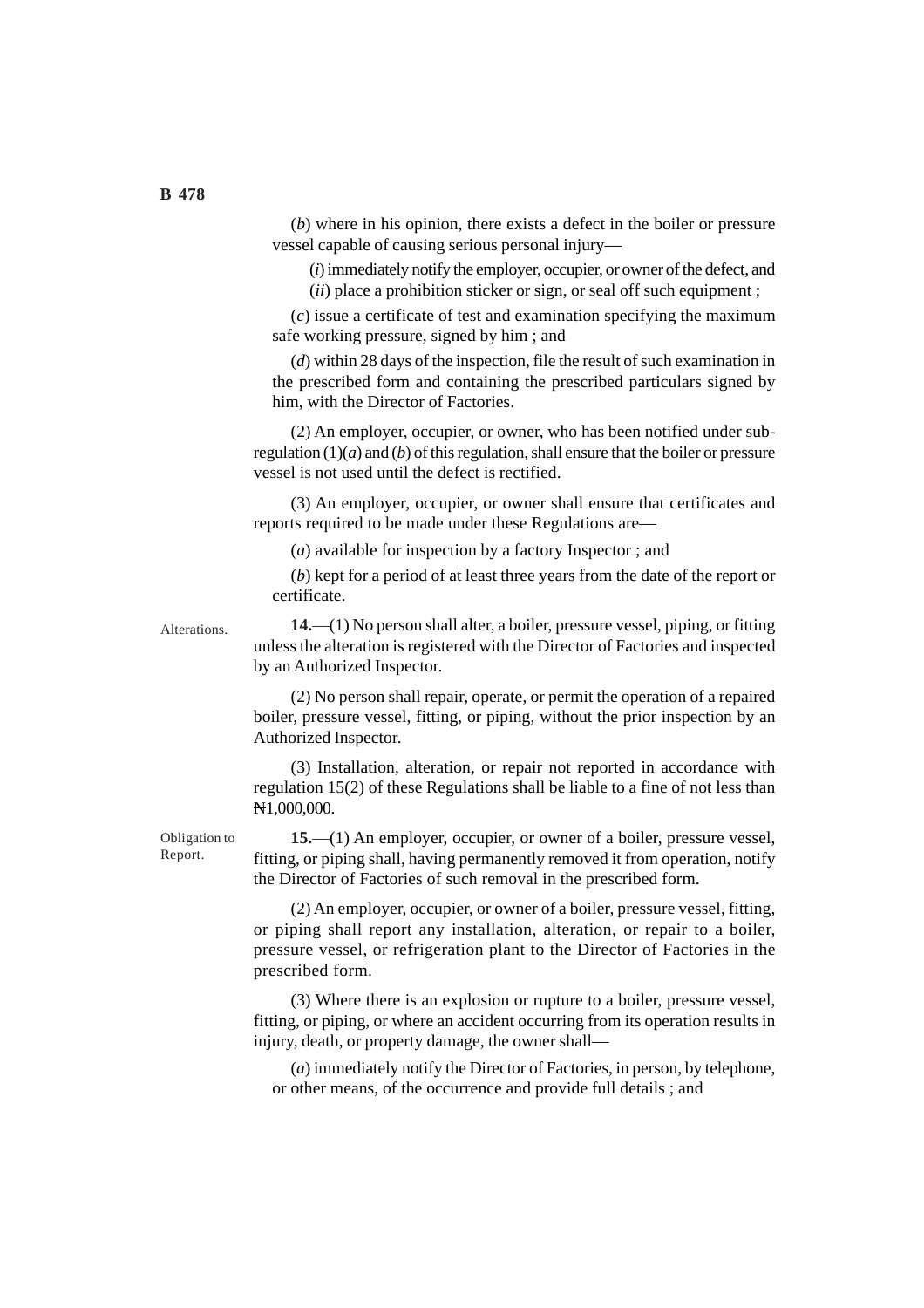(*b*) within 48 hours of the explosion or rupture, send the Director of Factories a written report of the circumstances of the occurrence.

(4) The Director of Factories or a Factory Inspector acting under the instruction of the Director of Factories may investigate the matter reported under sub-regulation (3) of this regulation, or of which he is aware, to determine its cause.

(5) Where an explosion or rupture occurs to a boiler, pressure vessel, fitting, or piping, no person shall, interfere with, disturb, destroy, carry away, or alter any wreckage, article, or thing at the scene, or connected with the occurrence, except—

(*a*) for the purpose of saving a life or relieving human suffering ; and

(*b*) with the written permission of a Factory Inspector.

(6) A person, who contravenes the provisions of sub-regulation (5) of this regulation, is liable, on conviction to—

(*a*) imprisonment for a term not exceeding two years ;

(*b*) a fine not exceeding N1,000,000 ; or

(*c*) both fine and imprisonment.

PART II—CERTIFICATION OF REGISTERED CONTRACTORS

**16.**—(1) An employer, Registered Contractor, or owner shall ensure that a person involved in the design, manufacture, installation, repair, alteration, maintenance, service, operation, or disposal of boiler, pressure vessel, fitting or piping is—

Training and Certification of Personnel.

(*a*) adequately trained for the level of skill and involvement required for the safe operation of a boiler, pressure vessel, or piping, as indicated in these Regulations ; and

(*b*) a competent person, duly certified by the Director of Factories.

(2) An employer, Registered Contractor, or owner shall ensure that a person, who operates a boiler and pressure vessel, is equipped with adequate health and safety information, and written instructions on the safe operation of the equipment.

(3) An employer, occupier, or owner shall ensure that a person engaged for the purpose of conducting a thorough examination or inspection of a boiler, pressure vessel, or piping, as set out in regulation 17 of these Regulations, is competent and duly certified by the Director of Factories.

**17.**—(1) Certificates of competency, which may be issued by the Director of Factories under these Regulations include—

Certificate of Competency.

(*a*) Authorized Inspector ;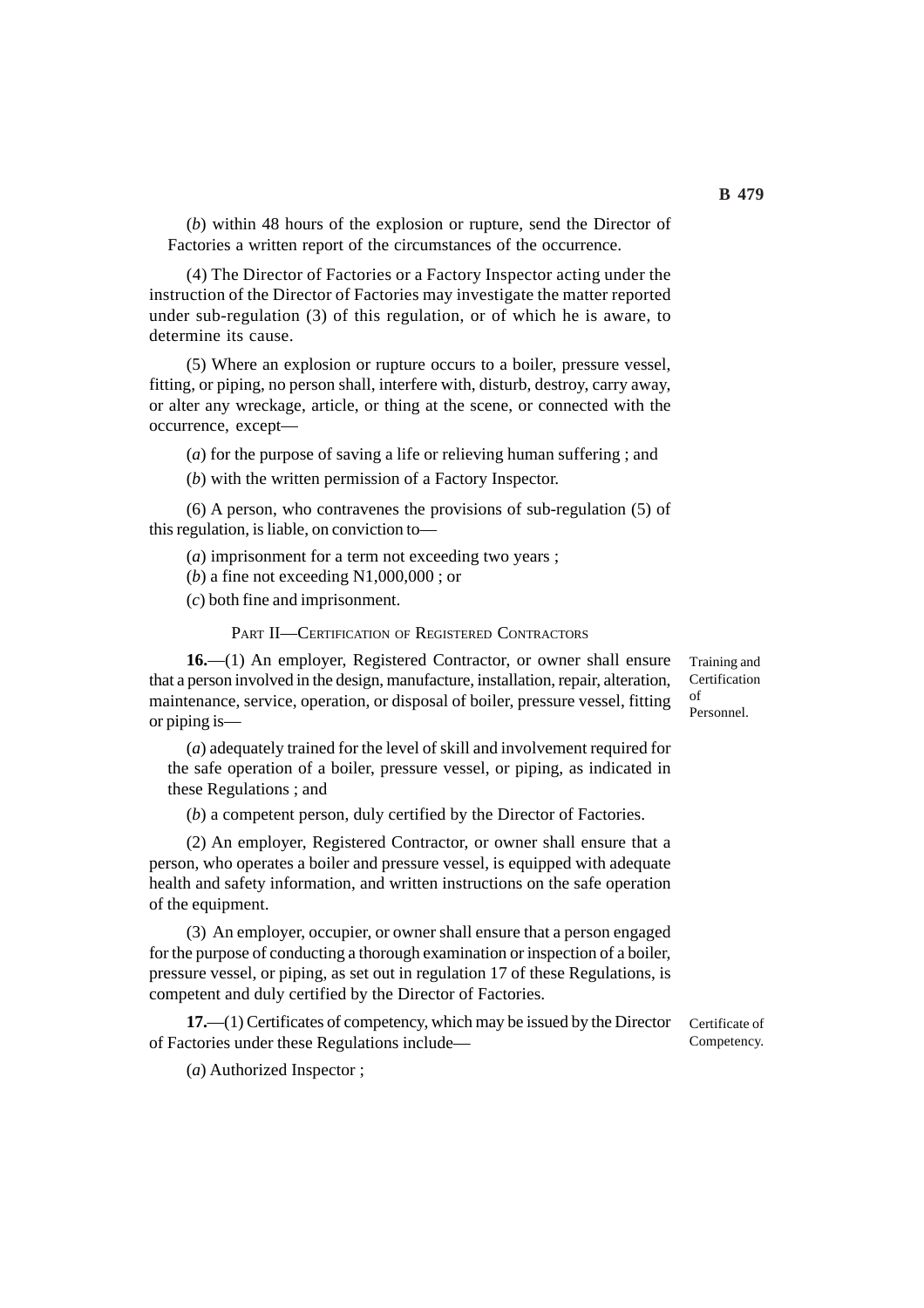(*b*) Certified Power Engineer ;

(*c*) Certified Refrigeration Engineer ;

(*d*) Certified Power Technician ; and

(*e*) Certified Refrigeration Plant Technician ;

(2) The Director of Factories may issue a certificate of competency, where the applicant—

(*a*) passes the prescribed competency certification examination ;

(*b*) submits an application in the prescribed form and endorsed by the applicant's employer ;

(*c*) fulfils the provisions of regulations 18, 19 and 20 of these Regulations ; and (*d*) pays the prescribed fees.

(3) A certificate of competency is valid for a period of five years, or such number of years as expressly specified on a certificate; unless the certificate is suspended or cancelled before its expiry date.

(4) The Director of Factories may renew a certificate of competency, provided the applicant—

(*a*) submits an application for renewal in the prescribed form and endorsed by the applicant's employer ;

(*b*) pays the prescribed renewal fees ;

(*c*) submits such other requirements stipulated by these Regulations and the Director of Factories ; and

(*d*) in the case of an expired certificate, submits the requirements contained in paragraphs  $(a)-(c)$  of this regulation within 12 months of the its expiration.

(5) Where a holder of an expired certificate of competency fails to renew as prescribed under sub-regulation (4) (*d*) of this regulation, any subsequent application shall comply with sub-regulation (2) of this regulation.

(6) The Director of Factories may suspend, cancel, or refuse to renew a certificate of competency, where the applicant—

(*a*) is incompetent or lacks reasonable skills ;

(*b*) has failed to comply with these Regulations ; or

(*c*) has falsified report on activities bordering on his professional competence.

(7) Where a certificate of competency is lost or so damaged that it is unusable, a replacement may be supplied upon payment of the prescribed fees.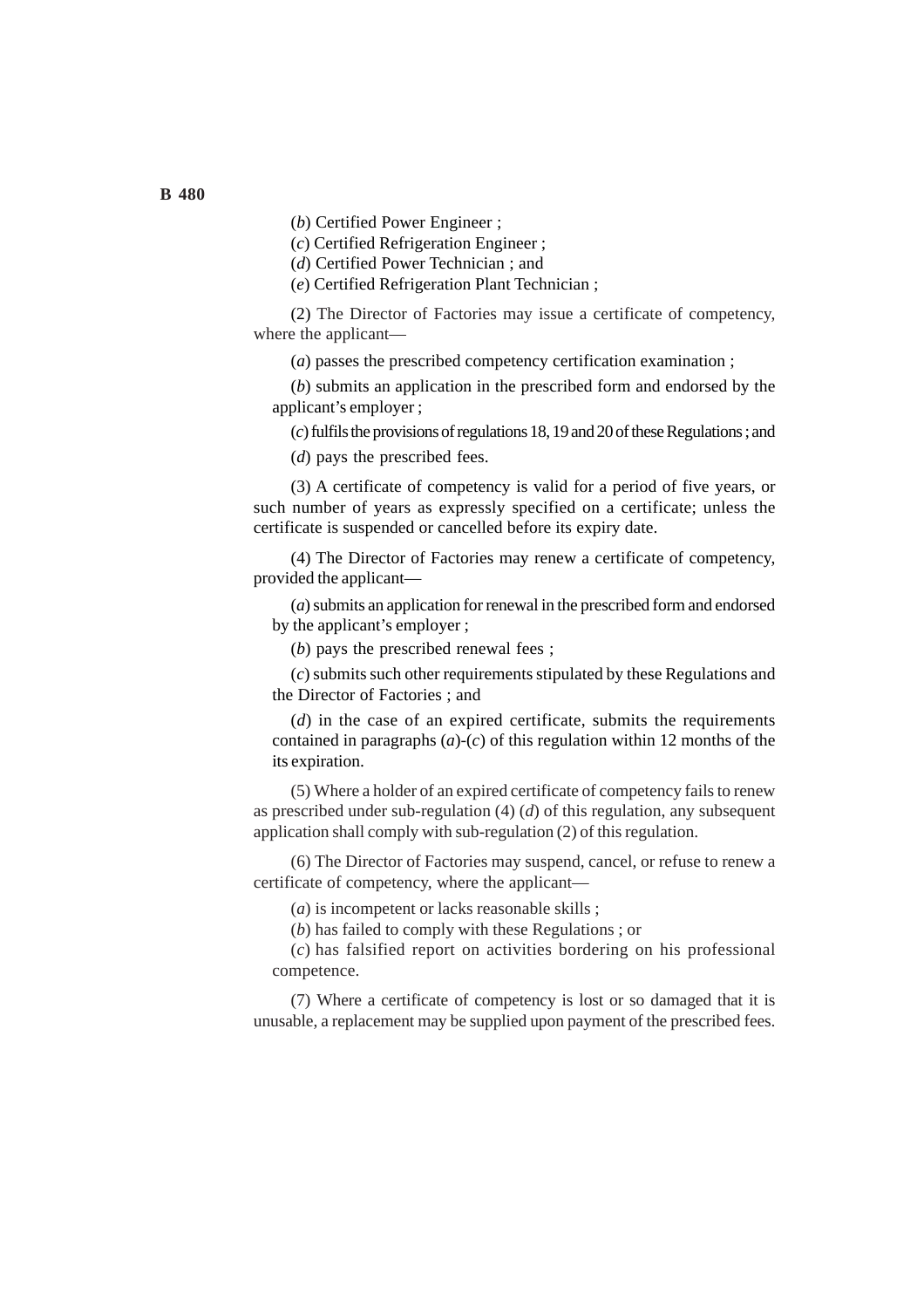(2) The classes of Authorized Inspector licences are—

(*a*) Authorized Inspector Class 1 Licence ;

(*b*) Authorized Inspector Class 2 Licence ; and

(*c*) Authorized Inspector Class 3 Licence.

(3) An Authorized Inspector Class 1 Licence—

(*a*) qualifies the holder to inspect a boiler, pressure vessel, or refrigeration plant during its manufacture and installation ; and

(*b*) in the case of an "N" endorsement, qualifies the holder to inspect boilers and pressure vessels in nuclear plants during new manufacture.

(4) An Authorized Inspector Class 2 Licence—

(*a*) qualifies the holder to carry out in-service inspection of a boiler, pressure vessel or refrigeration plant ; and

(*b*) in the case of an "N" endorsement, qualifies the holder to carry out in-service inspection of nuclear plants.

(5) An Authorized Inspector Class 3 Licence qualifies the holder to carry out in-service inspection of unfired pressure vessels only.

(6) An "R" endorsement on a class of Authorized Inspector Licence, qualifies the holder to inspect a boiler and pressure vessel undergoing repair or alteration.

(7) The Director of Factories may issue an Authorized Inspector Licence in the appropriate class, where the applicant—

(*a*) pays the prescribed fees ;

(*b*) passes the prescribed examination conducted by the Director of Factories ;

(*c*) is in the regular employment of an Inspection Agency, duly registered by the Director of Factories ;

(*d*) holds the minimum educational requirement of an Ordinary National Diploma in Engineering ; and

(*e*) possesses a minimum of five years' experience in boiler manufacturing, repair, or inspection, verifiable by the National Guild of Boiler Inspectors of Nigeria.

(8) An Authorized Inspector Licence issued pursuant to this regulation is valid for five years, from the date of issue, unless—

(*a*) it is suspended or cancelled before its expiry date ; or

Authorized Inspector Certification.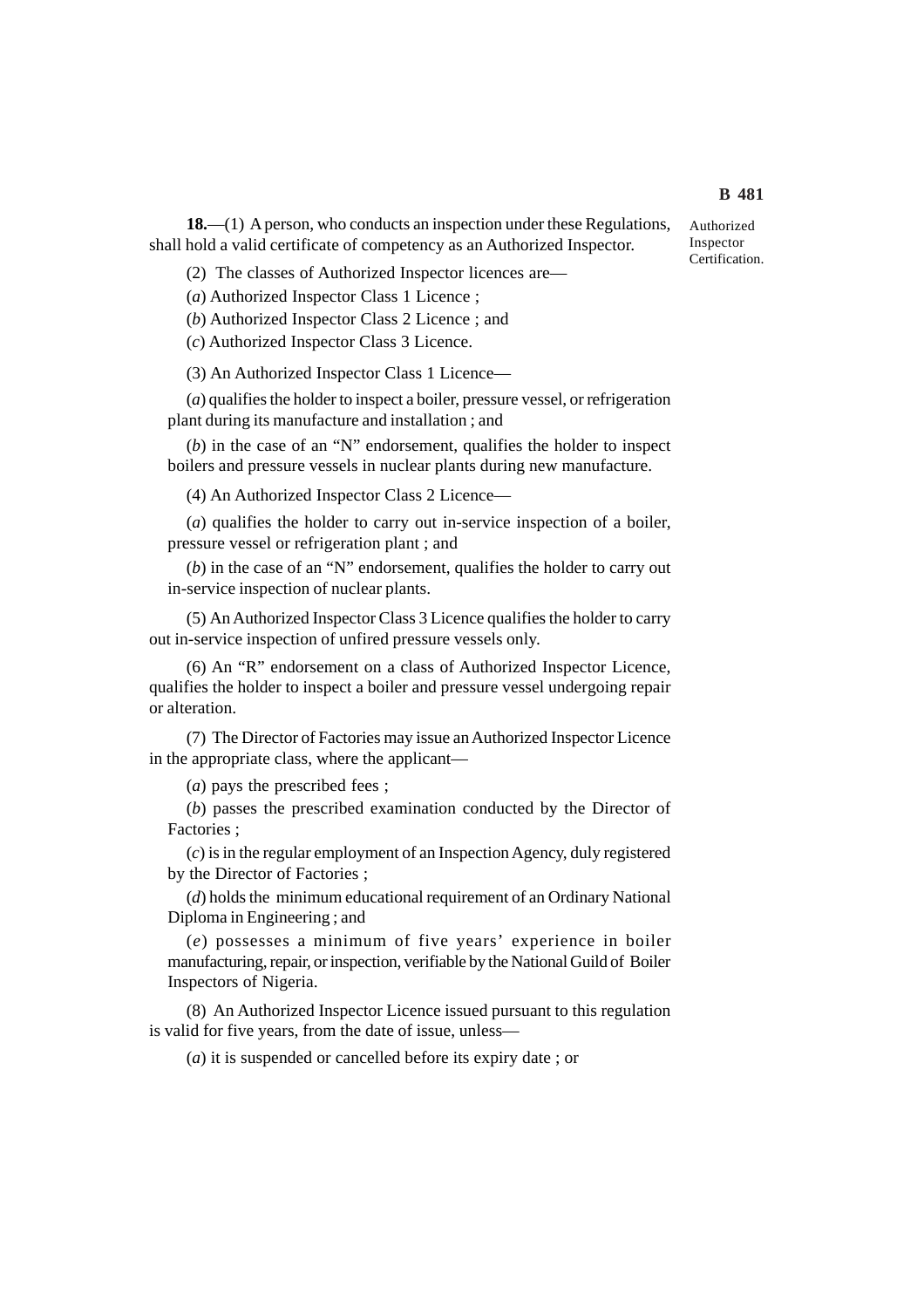(*b*) the holder of the licence ceases to be in employment of the Inspection Agency, contrary to regulation 18  $(7)(c)$  of this regulation, whichever occurs first.

(9) Where a person, who ceases to be in employment of an Inspection Agency, is re-employed within two years of the said unemployment, the Director of Factories may renew his licence ; provided it has not expired for more than 12 months.

(10) An authorized Inspector Licence may be renewed, on the condition that the applicant—

(*a*) submits an application for renewal to the Director of Factories, before the expiration of the licence ;

(*b*) continues to show proof of continuous professional development through an attestation from the National Guild of Boiler Inspectors of Nigeria ; and

(*c*) is in regular employment of an Inspection Agency duly registered by the Director of Factories.

(11) A holder of a certificate of competency pursuant to this regulation shall—

(*a*) ensure that—

(*i*) the boiler or pressure vessel is safely operated and maintained in accordance with these Regulations, and

(*ii*) the pressure relief devices are properly set and protected against unauthorized adjustment ; and

(*b*) review the maximum allowable working pressure of the boiler or pressure vessel, and require the owner or operator of the boiler or pressure vessel to make such adjustments as are necessary for its safe operation, having regard to the design, manufacture, age, condition and operation of the boiler or pressure vessel.

(12) Where an Authorized Inspector perceives that a boiler, pressure vessel, fitting, or piping is in an unsafe operating condition or is being operated in a dangerous manner, he shall—

(*a*) immediately notify the Director of Factories of that fact ;

(*b*) take such steps as are necessary to remove the danger, including affixing a caution seal to the equipment, disconnecting the power or other precautionary means ; and

(*c*) recommend to the Director of Factories to cancel the certificate of registration or certificate of inspection, as the case may be.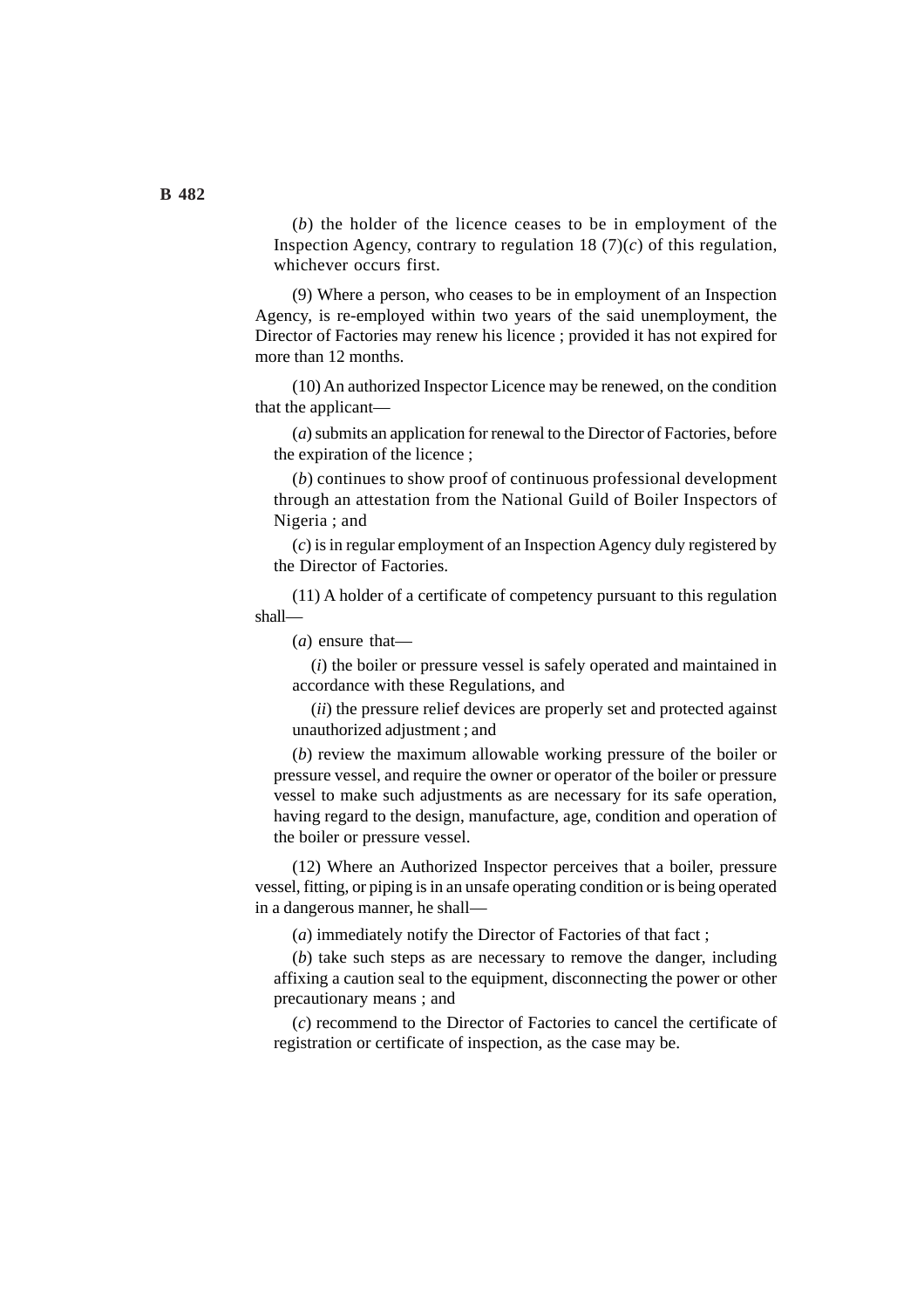**19.**—(1) The classes of operator licences are—

(*a*) First Class Power Engineer ;

(*b*) Second Class Power Engineer ;

(*c*) Third Class Power Engineer ;

(*d*) First Class Power Technician ;

(*e*) Second Class Power Technician ;

(*f* ) Refrigeration Engineer ; and

(*g*) Refrigeration Plant Technician.

(2) A First-Class Power Engineer Licence qualifies the holder to operate as Chief Engineer or Shift Engineer of—

(*a*) a high-pressure boiler or high-pressure boiler plant, of any capacity ;

(*b*) a low-pressure boiler or low-pressure boiler plant, of any capacity ; and (*c*) a refrigeration plant of any capacity.

(3) A Second-Class Power Engineer Licence qualifies the holder to operate as Chief Engineer or Shift Engineer of—

(*a*) a high-pressure boiler or high-pressure boiler plant, with a capacity of not more than 10,000 kilowatts ;

(*b*) a low-pressure boiler or low-pressure boiler plant, of any capacity ; and

(*c*) a refrigeration plant of any capacity.

(4) A Third-Class Power Engineer Licence qualifies the holder to operate as Chief Engineer or Shift Engineer of—

(*a*) a high-pressure boiler or high-pressure boiler plant, with a capacity of not more than 2,000 kilowatts ;

(*b*) a low-pressure boiler or low-pressure boiler plant, of any capacity ; and (*c*) a refrigeration plant with a capacity of not more than 500 tonnes.

(5) A First-Class Power Technician Licence qualifies the holder to operate, without supervision, on—

(*a*) a low-pressure boiler or low-pressure boiler plant, with a capacity of not more than 5,000 kilowatts ; and

(*b*) a high-pressure boiler with a capacity of not more than 500 kilowatts.

(6) A Second-Class Power Technician Licence qualifies the holder to operate, without supervision, on—

(*a*) a low-pressure boiler or low-pressure boiler plant, with a capacity of not more than 2,000 kilowatts ; and

(*b*) a high-pressure boiler with a capacity of not more than 300 kilowatts.

(7) A Refrigeration Engineer Licence qualifies the holder to operate a refrigeration plant of any capacity.

Operator Certification.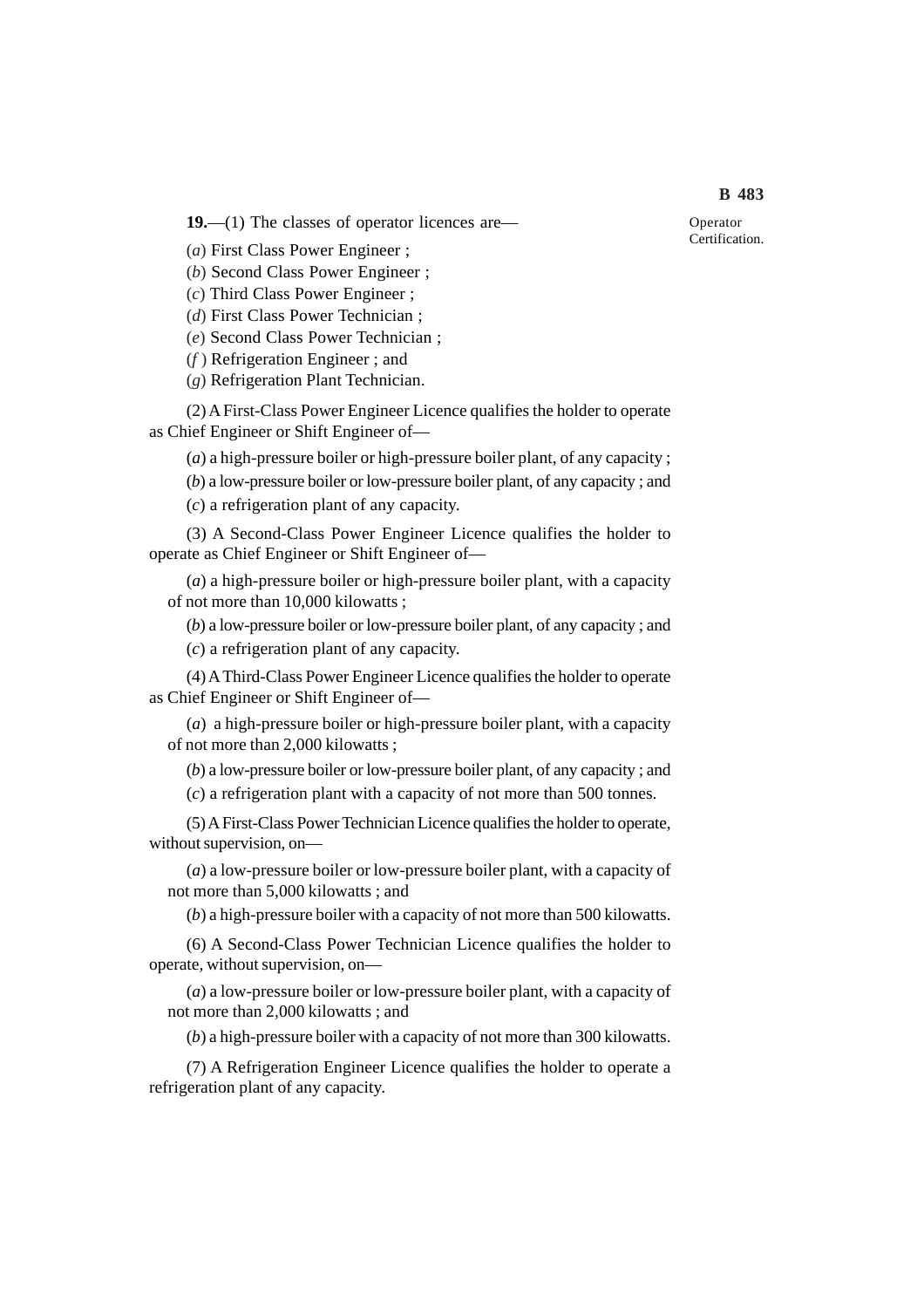(8) A Refrigeration Plant Technician Licence qualifies the holder to operate a refrigeration plant with a capacity of not more than 100 tonnes.

(9) The Director of Factories may issue an operator licence, with an endorsement of the area of competence, provided the applicant—

(*a*) passes the prescribed licensing examination ; and

(*b*) pays the prescribed fees.

(10) An operator licence issued pursuant to this regulation is valid for a period of five years, from the date of issue, unless it is suspended or cancelled before its expiry date.

**20.**—(1) No person is permitted to weld on a boiler, pressure vessel, piping, fitting, or refrigeration plant without a valid licence from the Director of Factories.

(2) The classes of pressure welder licences are—

(*a*) Class MW - Manual Welding ; and

(*b*) Class SW - Semi-Automatic or Machine Welding.

(3) A Class MW Pressure Welder Licence qualifies the holder to weld on boilers, pressure vessels, fitting, piping, and refrigeration plants, using a manual welding process specified in the licence, and subject to limitations with respect to welding variables specified in the licence.

(4) A Class SW pressure welder licence qualifies the holder to weld on boilers, pressure vessels, fitting, piping, and refrigeration plants, using a semiautomatic or machine welding process specified in the licence, and subject to any limitations with respect to welding variables specified in the licence.

(5) A Registered Contractor shall ensure to administer to any pressure equipment welder under its employment, a pressure welder qualification test, through a certified welding engineer approved by the Director of Factories.

(6) The Director of Factories may issue an applicant a pressure welder licence of the appropriate class, on the condition that—

(*a*) the applicant passes the prescribed pressure welder qualification test, pursuant to the provisions of this regulation ; and

(*b*) the Registered Contractor referred to in sub-regulation (5) of this regulation, on behalf of the applicant—

(*i*) applies in writing, to the Director of Factories for a licence of the appropriate class,

(*ii*) submits a record of the welder qualification test issued to the applicant, and

(*iii*) pays the prescribed fees.

#### **B 484**

Pressure Welder Certification.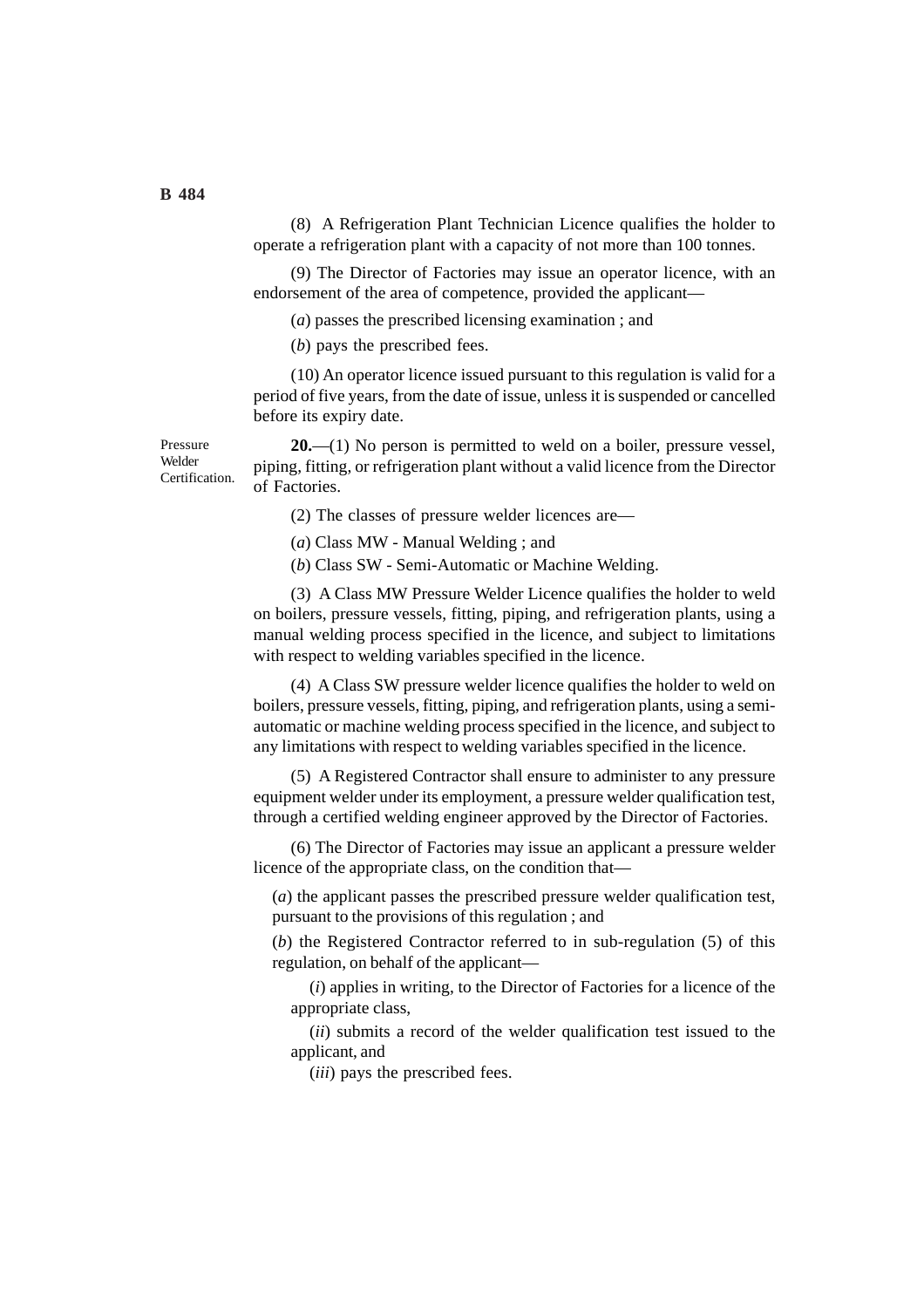(7) The licence issued pursuant to sub-regulation (6) of this regulation shall specify the processes the holder is qualified to carry out and any limitations, with respect to welding variables, the Director of Factories considers appropriate.

(8) A pressure welder licence issued pursuant to this regulation is valid for a period of two years, from the date of its issue.

**21.**—(1) Competency certification examinations shall be administered by the Director of Factories, in consultation with an examination board constituted by the Director of Factories.

(2) The examination board shall ratify the requirements, structure, venue, and passing grade of an examination.

(3) Membership of the examination board shall consist of—

(*a*) a representative from the Federal Ministry of Labour and Employment, appointed by the Director of Factories ;

(*b*) a representative appointed by the National Guild of Boiler Inspectors of Nigeria ;

(*c*) two nominees from companies or organisations using the services of licenced persons ;

(*d*) a representative from the Department of Petroleum Resources ;

(*e*) a representative from the Institute of Non-Destructive Testing, Nigeria ; and

(*f* ) a representative from the Standards Organisation of Nigeria.

(4) A member of the examination board shall hold office for a term not exceeding two years, and may be eligible for reappointment for another term, and no more.

(5) The Examination Board shall be deemed competent to conduct a competency examination, where a minimum of five members of the Board endorse the examination requirements, structure, and passing grade.

**22.**—(1) A candidate for the examination shall submit to the Director of Factories—

(*a*) an application in the prescribed form and prescribed fees ; and

(*b*) evidence of operating experience required for the class of examination applied for, which shall be verified by the National Guild of Boiler Inspectors of Nigeria and the employer, in whose service the candidate has acquired the operating experience.

(2) A candidate for examination to obtain Second Class Power Technician and Refrigeration Plant Technician Licences is not required to submit verification of operating experience.

Application for **Competency** Examination.

Administration of Certificate of Competency Examination.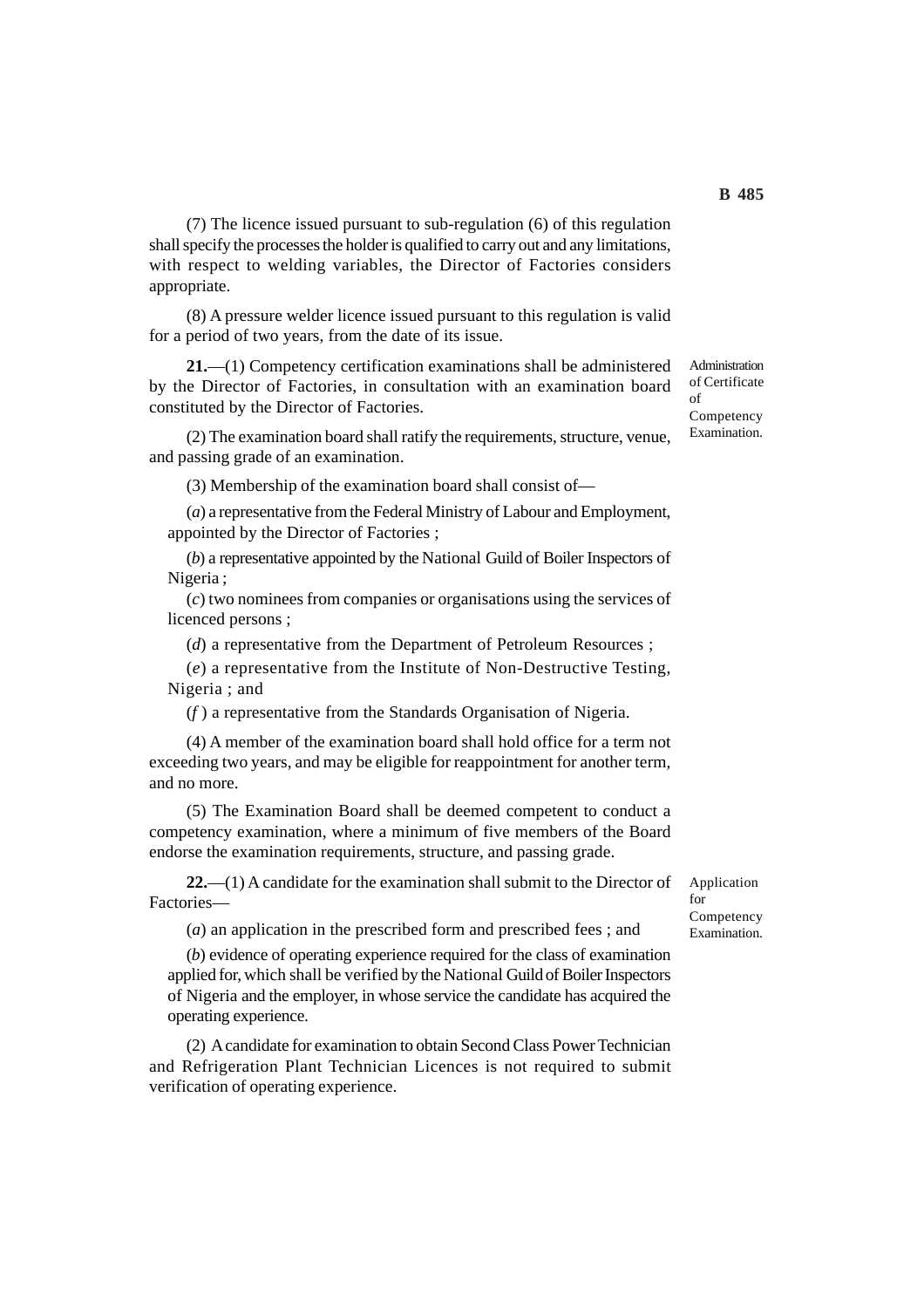(3) A person may be accepted as a candidate for examination for a First-Class Power Engineer Licence, where the person is the holder of a valid Second-Class Power Engineer Licence, and for a period of at least 36 months since its issue—

(*a*) has operated as shift engineer of a high-pressure boiler or highpressure boiler plant, with a capacity greater than 10,000 kilowatts ; and

(*b*) has performed in a supervisory capacity, acceptable to the Director of Factories, on the design, manufacture, installation, repair, maintenance or operation of pressure equipment.

(4) A person may be accepted as a candidate for examination for a Second-Class Power Engineer Licence, where the person is the holder of a valid Third-Class Power Engineer Licence and—

(*a*) for a period of at least 18 months, has operated as shift engineer of a high-pressure boiler or high-pressure boiler plant, with a capacity greater than 5,000 kilowatts ; and

(*b*) for a period of at least 24 months, has performed in a supervisory capacity, acceptable to the Director of Factories, on the design, manufacture, installation, repair, maintenance or operation of pressure equipment.

(5) A person may be accepted as a candidate for examination for a Third-Class Power Engineer Licence, where the person—

(*a*) is a graduate engineer ;

(*b*) has successfully completed an approved course in power engineering, leading to a Third-Class Power Engineer Licence being delivered by the National Guild of Boiler Inspectors of Nigeria ; and

(*c*) has for a period of at least 24 months worked as a process operator, in a role acceptable to the Director of Factories.

(6) A person may be accepted as a candidate for examination for a First-Class Power Technician Licence, where the person holds a Second-Class Power Technician Licence and—

(*a*) for a period of at least 24 months, has operated as a Second-Class Boiler Technician of a high-pressure boiler or high-pressure boiler plant, with a capacity greater than 5,000 kilowatts;

(*b*) has at least 60 months experience in the operation and maintenance of boilers and other related equipment ; and

(*c*) has completed an approved course by the National Guild of Boiler Inspectors of Nigeria, on boilers and other related equipment.

(7) A person may be accepted as a candidate for examination for a Refrigeration Engineer Licence, where the person—

(*a*) is a graduate engineer ;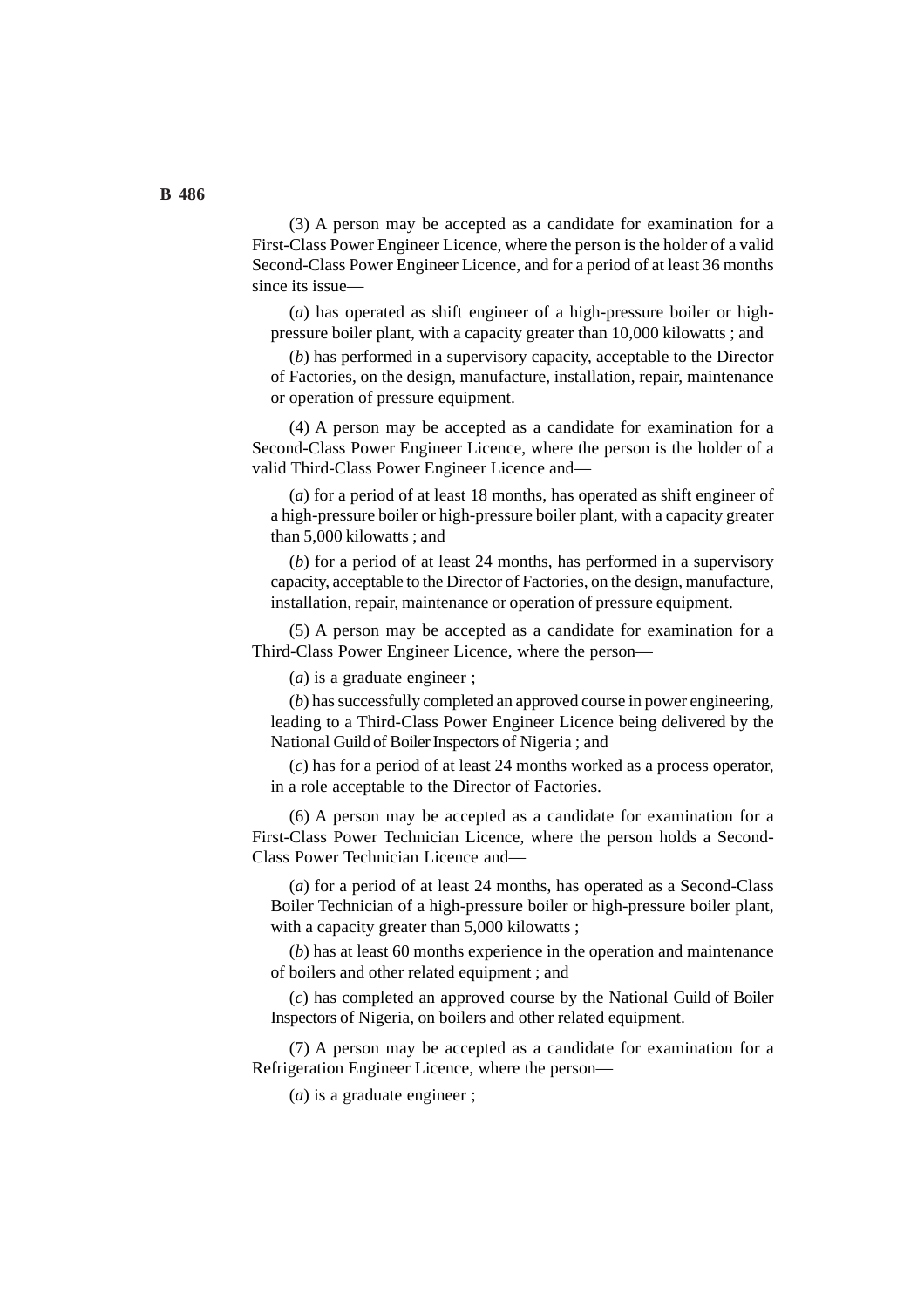(*b*) has successfully completed an approved course by the National Guild of Boiler Inspectors of Nigeria, on refrigeration engineering ; and

(*c*) has a period of at least 60 months' experience in the operation and maintenance of refrigeration plant.

(8) The Director of Factories may deny an application for the examination, where a statement made in an application, reference, or evidence of qualification is false or misleading.

(9) Where the Director of Factories discovers the false or misleading statement described in sub-regulation (8) of this regulation after a certificate of qualification has been issued, he may cancel the certificate.

#### PART III—MISCELLENEOUS

**23.**—(1) A person, who—

(*a*) forges or knowingly makes use of a forged a certificate required pursuant to these Regulations ;

(*b*) gives or signs such certificate knowing it to be false ;

(*c*) impersonates any person named in any such certificate ;

(*d*) falsely pretends to be an inspector, an approved person, or a competent person ;

(*e*) wilfully connives in forging, or signing a certificate required pursuant to these Regulations ;

(*f* ) wilfully makes a false entry in a register, notice, certificate or documents required pursuant to these Regulations or the Act ;

(*g*) wilfully makes or signs a false declaration required pursuant to these Regulations ; or the Act ; or

(*j*) knowingly makes use of such false entry or declaration as aforesaid, without prejudice to any other penalty prescribed in these Regulations, commits an offence and is liable on conviction to—

 $(i)$  a fine not exceeding  $N500,000$ ,

(*ii*) imprisonment for a term not exceeding 12 months, or

(*iii*) both fine and imprisonment.

**24.**—(1) The Director of Factories may inaugurate an ad hoc Accident Investigation Board to investigate the causes of accidents involving boilers, pressure vessels, and piping.

(2) The membership of the adhoc Accident Board shall consist of—

(*a*) an engineer experienced in the design, manufacture, installation, repair, alteration and other operations of boiler and pressure vessels, and who has so practiced for a period of at least five years ;

Forgery of Certificates, False Entries and False **Declarations** 

Accident Investigation.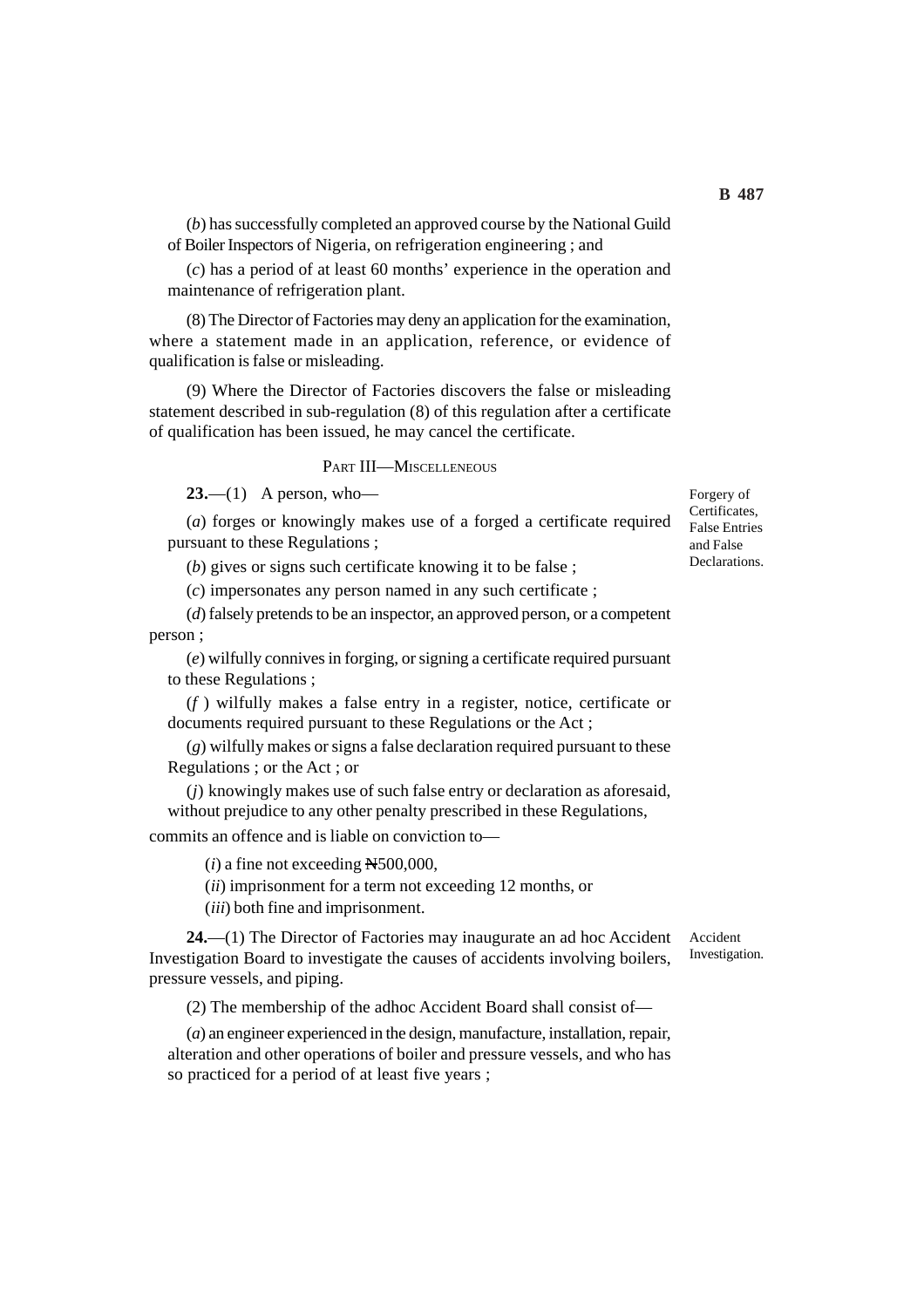(*b*) an Authorized Inspector, who has so practiced for a period of at least five years ; and

(*c*) an Inspector of Factories, experienced in boiler and pressure vessel operations.

(3) A member of the Accident Investigation Board shall not be a person with vested interest, either directly or indirectly, in matter being investigated.

(4) Matters adjudicated by the Accident Investigation Board shall be referred to an Appeal Board, where a party is not satisfied with the outcome of the adjudication.

**25.** —(1) A Factory Inspector shall, for the purposes of executing these Regulations, have power to—

(*a*) call on a factory, including oil field installations, to audit the compliance of the employer, occupier, or owner to the provisions these Regulations and of Section 15 of the Mineral Oils (Safety) Regulations, when he has reasonable cause to believe that—

(*i*) a person is being employed to operate a boiler or pressure vessel ; or

(*ii*) that a boiler or pressure vessel is being manufactured, altered, repaired, maintained, or used therein ;

(*b*) where he reasonably believes a boiler, pressure vessel, or a refrigeration plant is unsafe, order—

(*i*) by written notice, for a test and thorough examination to be carried out by an Authorized Inspector of his choice, at the expense of the employer, occupier, or owner, and

(*ii*) that once the notice referred to in sub-paragraph (*i*) of this regulation is served, the boiler, pressure vessel, or a refrigeration plant shall not be operated, until the Authorised Inspector certifies it safe for operation ; and

(*c*) to exercise such other powers stipulated in Sections 65 and 66 of the Factories Act, necessary to give full effect to the provisions of these Regulations.

**26.** An appeal arising out of the adjudication referred to in regulation 24 of these Regulations shall lie directly to the Appeal Board, constituted under the Act, and the decision or order of the Appeal Board is final and not open to review, except in the case of an error of law or jurisdiction. Appeals.

**27.** These Regulations may be cited as the Factories (Boiler and Pressure Vessel) Regulations, 2018. Citation.

Powers of Factory Inspectors.